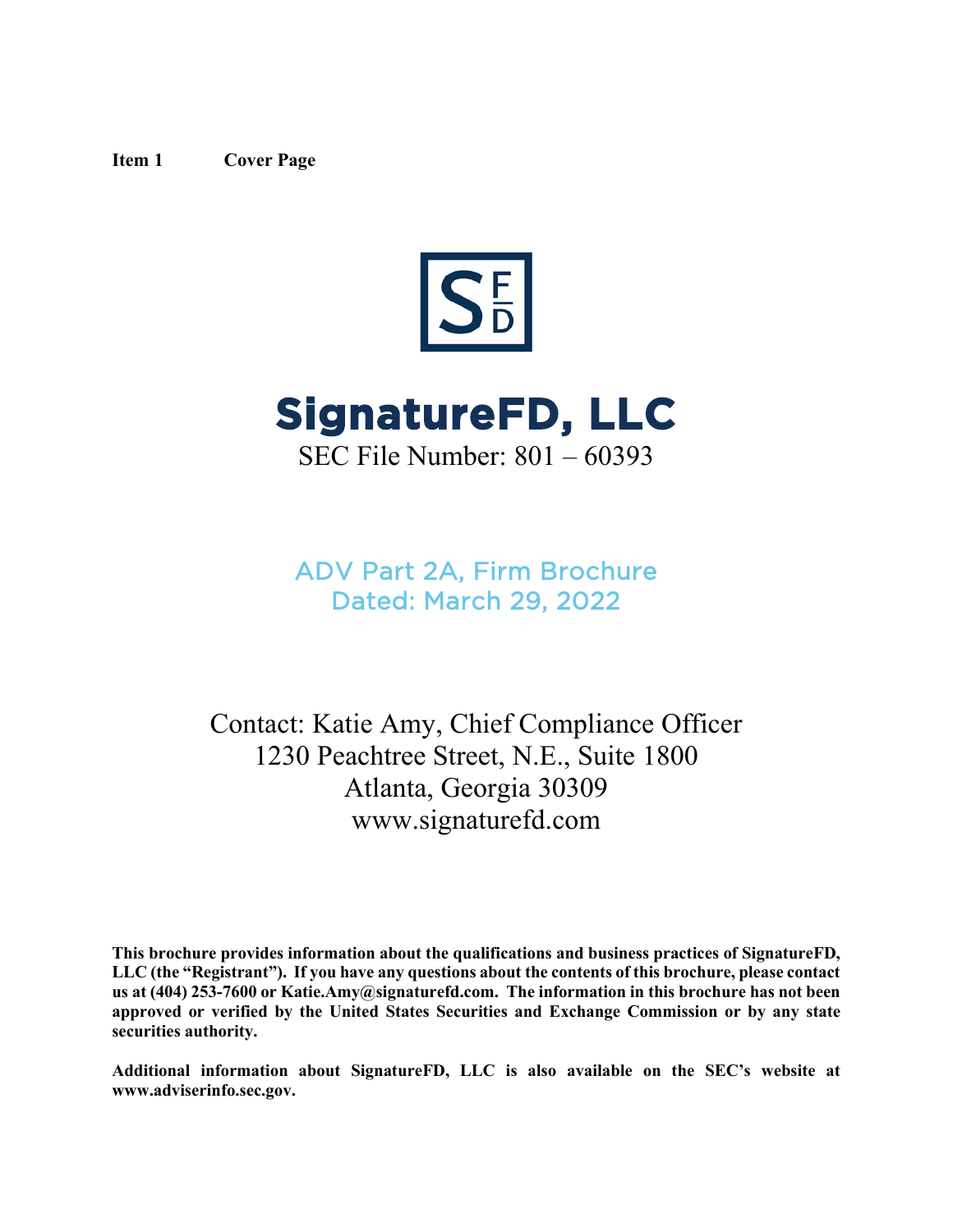# <span id="page-1-0"></span>**Item 2 Material Changes**

This brochure provides prospective clients with information about SignatureFD, LLC that should be considered before or at the time of obtaining our advisory services. We are required to update this item to describe the material changes made to this brochure on an annual basis and deliver to you, within 120 days of the end of the calendar year, a free updated brochure that includes or is accompanied by a summary of material changes; or a summary of material changes and an offer to provide a copy of the updated brochure and how to obtain it. We will also provide you with interim disclosures regarding material changes, as necessary.

Since the March 31, 2021 annual amendment filing, this brochure has been amended as follows:

- Item 4 Added disclosure regarding the risks and limitations associated with investing in socially responsible securities.
- Item 4 Added disclosure regarding the risks associated with investing in cryptocurrencies.

# <span id="page-1-1"></span>**Item 3 Table of Contents**

| Item 1    |                                                                                          |  |
|-----------|------------------------------------------------------------------------------------------|--|
| Item 2    |                                                                                          |  |
| Item 3    |                                                                                          |  |
| Item 4    |                                                                                          |  |
| Item 5    |                                                                                          |  |
| Item 6    |                                                                                          |  |
| Item 7    |                                                                                          |  |
| Item 8    |                                                                                          |  |
| Item 9    |                                                                                          |  |
| Item $10$ |                                                                                          |  |
| Item 11   | Code of Ethics, Participation or Interest in Client Transactions and Personal Trading 19 |  |
| Item 12   |                                                                                          |  |
| Item 13   |                                                                                          |  |
| Item $14$ |                                                                                          |  |
| Item $15$ |                                                                                          |  |
| Item $16$ |                                                                                          |  |
| Item 17   |                                                                                          |  |
| Item 18   |                                                                                          |  |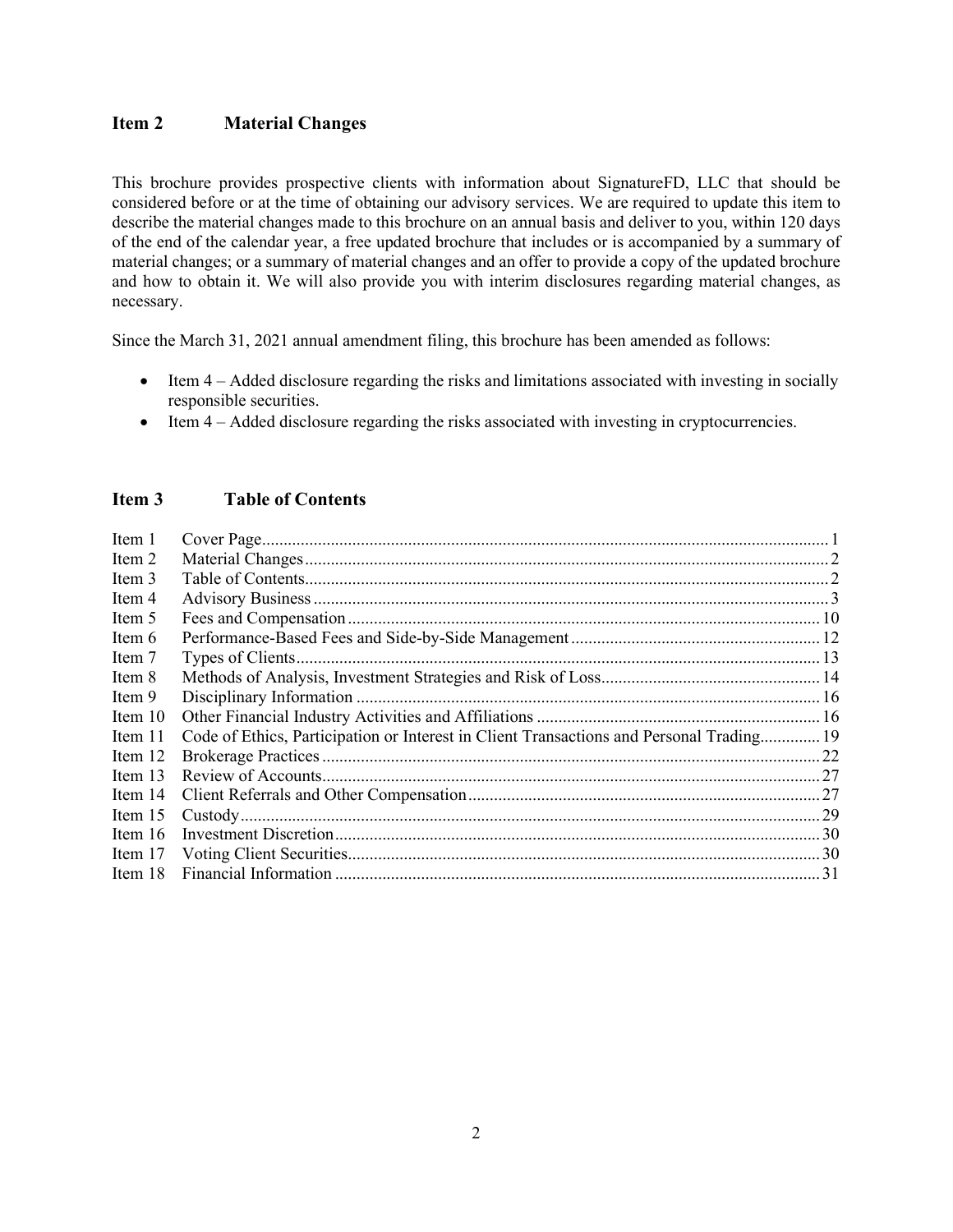## <span id="page-2-0"></span>**Item 4 Advisory Business**

- A. SignatureFD, LLC, (the "Registrant") is a limited liability company formed on June 18, 1997 in the State of Georgia. The Registrant became registered as an Investment Adviser Firm in July 2001. The Registrant's Board of Managers oversees and directs operations of the firm as well as the Senior Leadership Team which is led by Heather Robertson Fortner, the firm's Chief Executive Officer.
- B. As discussed below, the Registrant offers to its clients (individuals, business entities, trusts, estates and charitable organizations, etc.) investment advisory services, and, to the extent specifically requested by a client, financial planning and related consulting services.

# **INVESTMENT ADVISORY SERVICES**

### **Wealth Management Services**

The client can determine to engage the Registrant to provide discretionary wealth management services (financial planning-to the extent requested by the client, and investment management) on a *fee* basis. The Registrant's annual investment advisory fee is based upon a percentage  $(%)$  of the market value of the assets placed under the Registrant's management (between 0.50% and 1.00%) as follows:

# **Client's Assets Under Management Fee (as a percentage of assets)** First \$5,000,000 1.00%<br>Above \$5,000,000 0.50% Above \$5,000,000

The Registrant remains available to address planning issues with the wealth management client on an ongoing basis. The Registrant's fee will remain the same regardless of whether or not the client determines to address planning issues with the Registrant.

#### **Financial Planning and Consulting Services (Stand-Alone)**

To the extent requested by a client, the Registrant *may* determine to provide financial planning and/or consulting services (including investment and non-investment related matters, including estate planning, insurance planning, etc.) on a stand-alone separate fee basis. Registrant's planning and consulting fees are negotiable, but generally range from \$3,000 to \$15,000 on a fixed fee basis, and from \$200 to \$500 on an hourly rate basis, depending upon the level and scope of the service(s) required and the professional(s) rendering the service(s).

Prior to engaging the Registrant to provide planning or consulting services, clients are generally required to enter into a *Financial Planning and Consulting Agreement* with Registrant setting forth the terms and conditions of the engagement (including termination), describing the scope of the services to be provided, and the portion of the fee that is due from the client prior to Registrant commencing services.

If requested by the client, Registrant may recommend the services of other professionals for implementation purposes, including the Registrant's representatives and/or Registrant's affiliated entities in their separate licensed capacities. (*See* disclosure in Item 10). The client is under no obligation to engage the services of any such recommended professional. The client retains absolute discretion over all such implementation decisions and is free to accept or reject any recommendation from the Registrant. Please Note: If the client engages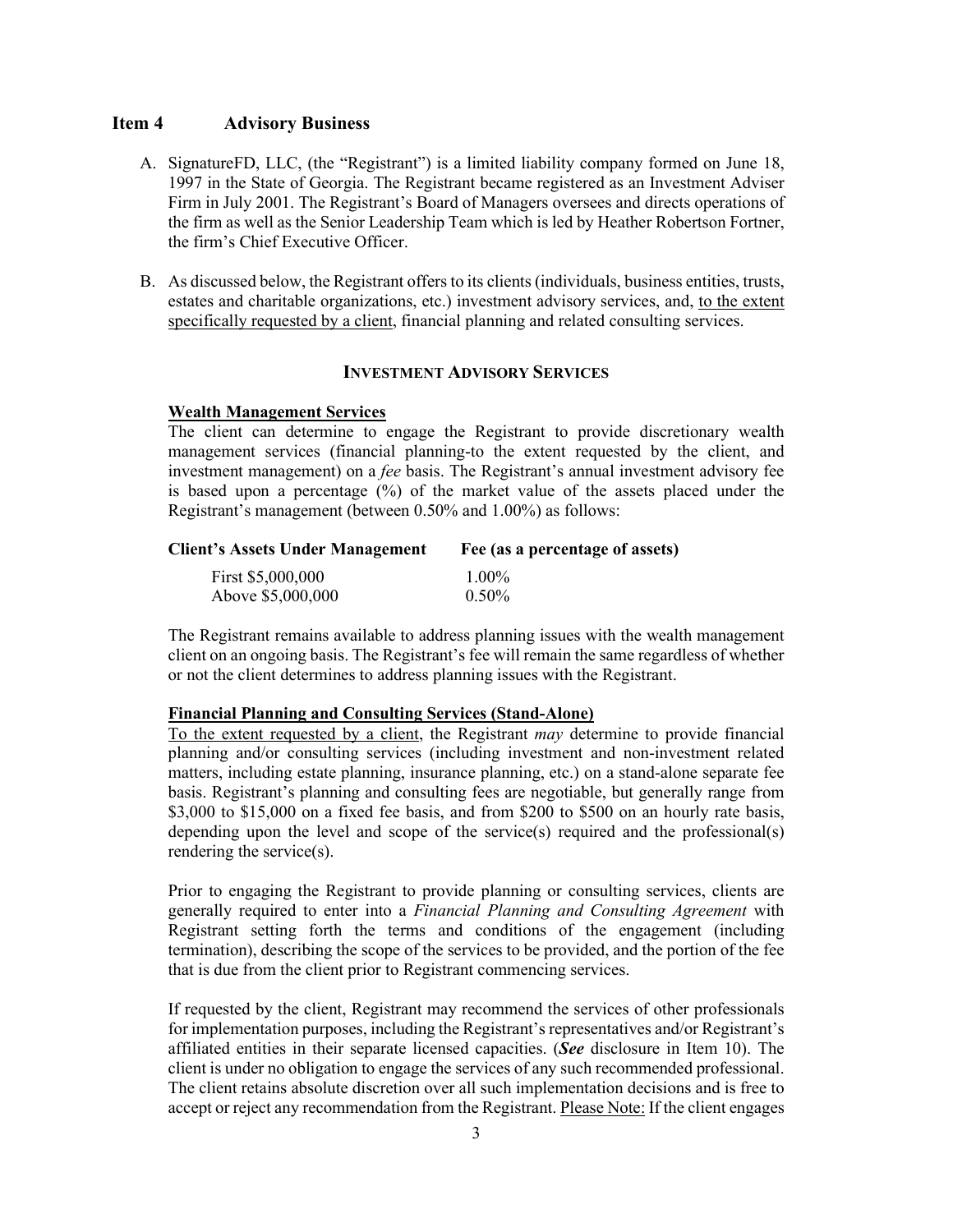any such recommended professional, and a dispute arises thereafter relative to such engagement, the client agrees to seek recourse exclusively from and against the engaged professional. At all times, the engaged recommended professional[s] (i.e. attorney, accountant, insurance agent, etc.), and **not** Registrant, shall be responsible for the quality and competency of the services provided. Please Also Note: It remains the client's responsibility to promptly notify the Registrant if there is ever any change in his/her/its financial situation or investment objectives for the purpose of reviewing/evaluating/revising Registrant's previous recommendations and/or services.

#### **MISCELLANEOUS**

**Investment Management Services (Stand-Alone)**. In addition to its comprehensive wealth management services, the Registrant, in its exclusive discretion, may determine to provide investment management services on a stand-alone basis. The Registrant's annual investment advisory fee for these services shall be based upon a percentage (%) of the market value of the assets placed under the Registrant's management, as follows:

| <b>Client's Assets Under Management</b> | Fee (as a percentage of assets) |  |
|-----------------------------------------|---------------------------------|--|
| First \$5,000,000                       | $1.00\%$                        |  |
| Above \$5,000,000                       | $0.50\%$                        |  |

Although there is no difference in the advisory fee schedule between an investment management only engagement and a wealth management engagement (i.e., an engagement inclusive of ongoing financial planning and related consulting services), a client must generally place a minimum of \$2 million of assets under Registrant's management for a wealth management engagement. Should an investment management only client desire financial planning and related consulting services, the Registrant generally remains available to provide such services on a separate stand-alone fee basis. **ANY QUESTIONS**: **Registrant's Chief Compliance Officer, Katie Amy, remains available to address them.**

**Non-Investment Consulting/Implementation Services**. To the extent requested by the client, the Registrant *may* provide consulting services regarding non-investment related matters, such as estate planning, tax planning, insurance, etc. To the extent requested by a client, the Registrant may recommend the services of other professionals for certain noninvestment implementation purposes (i.e. attorneys, accountants, insurance, etc.), including the Registrant's representatives and/or Registrant's affiliated entities as discussed below. The client is under no obligation to engage the services of any such recommended professional. The client retains absolute discretion over all such implementation decisions and is free to accept or reject any recommendation from the Registrant. Please Note: If the client engages any such recommended professional, and a dispute arises thereafter relative to such engagement, the client agrees to seek recourse exclusively from and against the engaged professional. At all times, the engaged recommended professional[s] (i.e. attorney, accountant, insurance agent, etc.), and **not** Registrant, shall be responsible for the quality and competency of the services provided. Please Also Note: It remains the client's responsibility to promptly notify the Registrant if there is ever any change in his/her/its financial situation or investment objectives for the purpose of reviewing/evaluating/revising Registrant's previous recommendations and/or services.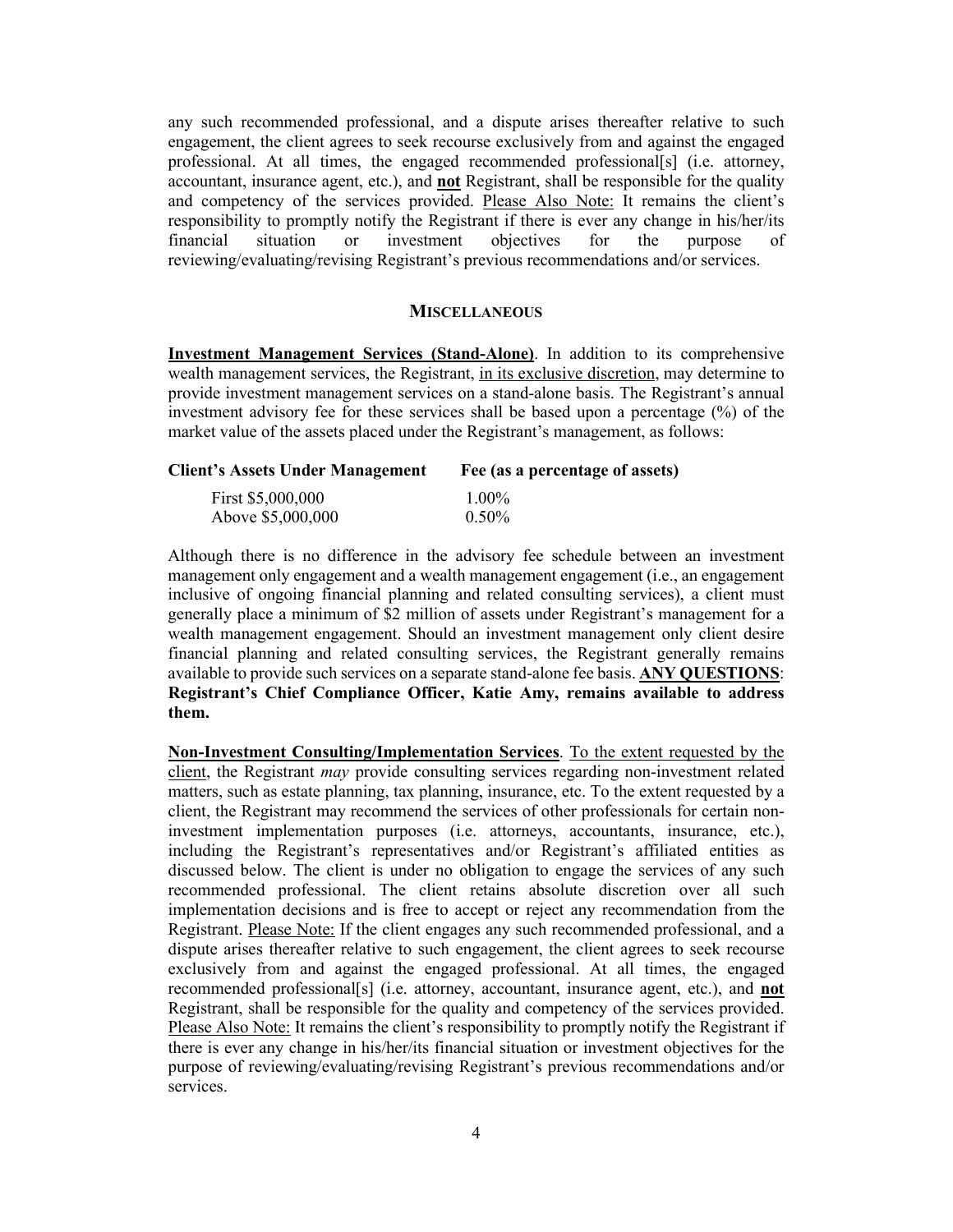**Data Aggregation Services using eMoney Advisor and ByAll Accounts.** Registrant may use or provide its clients with access to an online platform hosted by "eMoney Advisor" or ByAll Accounts, Inc. (the "aggregators"). Among other things, the aggregators allow a client to view their complete asset allocation, including those assets that Registrant does not manage (the "Excluded Assets"). Registrant does not provide investment management, monitoring, or implementation services for the Excluded Assets. Therefore, Registrant will not be responsible for the investment performance of the Excluded Assets. Rather, the client will be responsible for monitoring and managing the Excluded Assets. The client, however, *may* choose to engage Registrant to manage some or all of the Excluded Assets. The aggregators also provide access to other types of information, including financial planning concepts, which are not reviewed by, or approved of by Registrant, and clients are solely responsible for any financial planning decision made based on their use of the aggregators without Registrant's assistance or oversight.

**Insurance Services**. Registrant is a licensed accident, sickness, casualty, life and property insurance agency and provides insurance related services to its clients. In addition, certain of Registrant's Principals and representatives, in their individual capacities, are licensed insurance agents, and may recommend insurance-related services on a separate fee basis. No investment advisory client is required to engage Registrant, its Principals and/or representatives for insurance related services.

### **Private Investment Funds**.

### SignatureFD Private Equity Fund, L.P.

SignatureFD, LLC is the 100% owner of SignatureFD Fund Management, LLC, which is the 100% owner of SignatureFD Private Equity Fund GP, LLC ("*PEF*"). *PEF* is the General Partner of SignatureFD Private Equity Fund, LP (the "*Private Equity Fund*"), a private investment fund whose objective is to invest in the private equity asset class by allocating *Private Equity Fund* assets among multiple private equity strategies. The Registrant may recommend, on a non-discretionary basis, that qualified clients allocate a portion of their investment assets to the *Private Equity Fund*. To the extent that Registrant's individual advisory clients qualify, and determine that an investment is appropriate given their investment objective(s) and financial situation, they may participate as limited partners of the *Private Equity Fund*. The terms and conditions for participation in the *Private Equity Fund*, including management and/or incentive fees, conflicts of interest, risk factors, and liquidity constraints, are set forth in the *Private Equity Fund* offering documents, which each prospective investor client shall receive and shall be required to complete. The client shall be required to submit the corresponding Subscription Agreement to the General Partner in order to demonstrate qualification for investment in the *Private Equity Fund*.

### SignatureFD Private Asset Fund, L.P.

SignatureFD, LLC is the 100% owner of SignatureFD Fund Management, LLC, which is the 100% owner of SignatureFD Private Asset GP, LLC ("*Private*"). *Private* is the General Partner of SignatureFD Private Asset Fund, LP (the "*Private Fund*"), a private investment fund whose objective is to allow investors to take advantage of long term strategic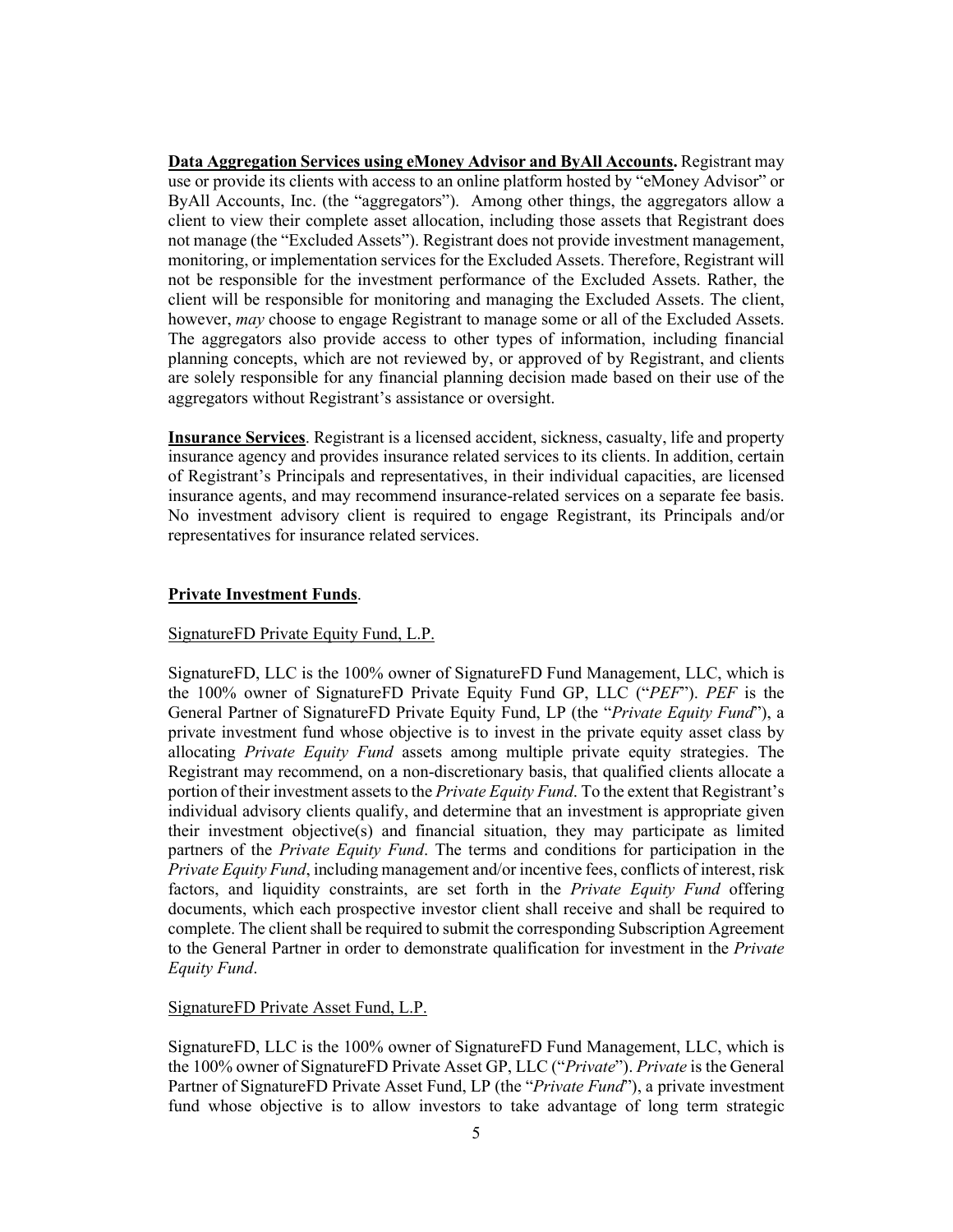investment opportunities in the private asset space in a way that maintains flexibility and ample diversification by allocating *Private Fund* assets among multiple investment managers, and other private equity, debt and real estate investments. The Registrant may recommend, on a non-discretionary basis, that qualified clients allocate a portion of their investment assets to the *Private Fund*. To the extent that Registrant's individual advisory clients qualify, and determine that an investment is appropriate given their investment objective(s) and financial situation, they may participate as limited partners of the *Private Fund*. The terms and conditions for participation in the *Private Fund,* including management and/or incentive fees, conflicts of interest, risk factors, and liquidity constraints, are set forth in the *Private Fund* offering documents, which each prospective investor client shall receive and shall be required to complete. The client shall be required to submit the corresponding Subscription Agreement to the General Partner in order to demonstrate qualification for investment in the *Private Fund.* 

### Fairway Real Asset Fund I, L.P.

SignatureFD, LLC is the 100% owner of SignatureFD Fund Management, LLC, which is the 100% owner of Fairway RA Fund Manager, LLC ("*Fairway*"). *Fairway* is the General Partner of Fairway Real Asset Fund I, LP (the "*Fairway Fund*"), which is a private investment fund that primarily invests in other private investment funds that invest primarily in timber and oil and gas limited partnerships. The Registrant may recommend, on a nondiscretionary basis, that qualified clients allocate a portion of their investment assets to the *Fairway Fund*. To the extent that Registrant's individual advisory clients qualify, and determine that an investment is appropriate given their investment objective(s) and financial situation, they may participate as limited partners in the *Fairway Fund*. The terms and conditions for participation in the *Fairway Fund,* including management and incentive fees, conflicts of interest, and risk factors, are set forth in the *Fairway Fund* offering documents which each prospective investor client shall receive. The client shall be required to submit the corresponding Subscription Agreement to the General Partner in order to demonstrate qualification for investment in the *Fairway Fund.*

**Risks**. Private investment funds generally involve various risk factors, including, but not limited to, potential for complete loss of principal, liquidity constraints and lack of transparency, a complete discussion of which is set forth in each fund's offering documents, which will be provided to each client for review and consideration. Unlike liquid investments that a client may maintain, private investment funds do not provide daily liquidity or pricing. Each prospective client investor will be required to complete a Subscription Agreement, pursuant to which the client shall establish that he/she is qualified for investment in the fund, and acknowledges and accepts the various risk factors that are associated with such an investment.

**Conflict Of Interest**. Because Registrant and/or its affiliates can earn compensation from the Fund (i.e., management fees, performance fees, incentive compensation, etc.) that could generally exceed the fee that Registrant would earn under its standard asset-based fee schedule referenced in Item 5 below, the recommendation that a client become a Fund investor presents a **conflict of interest**. No client is under any obligation to become a Fund investor. Given the **conflict of interest**, Registrant advises that clients consider seeking advice from independent professionals (i.e., attorney, accountant, adviser, etc.) of their choosing prior to becoming a Fund investor. **No client is under any obligation to become a Fund investor**. **ANY QUESTIONS:Registrant's Chief Compliance Officer, Katie Amy, remains available to address any questions regarding this conflict of interest.**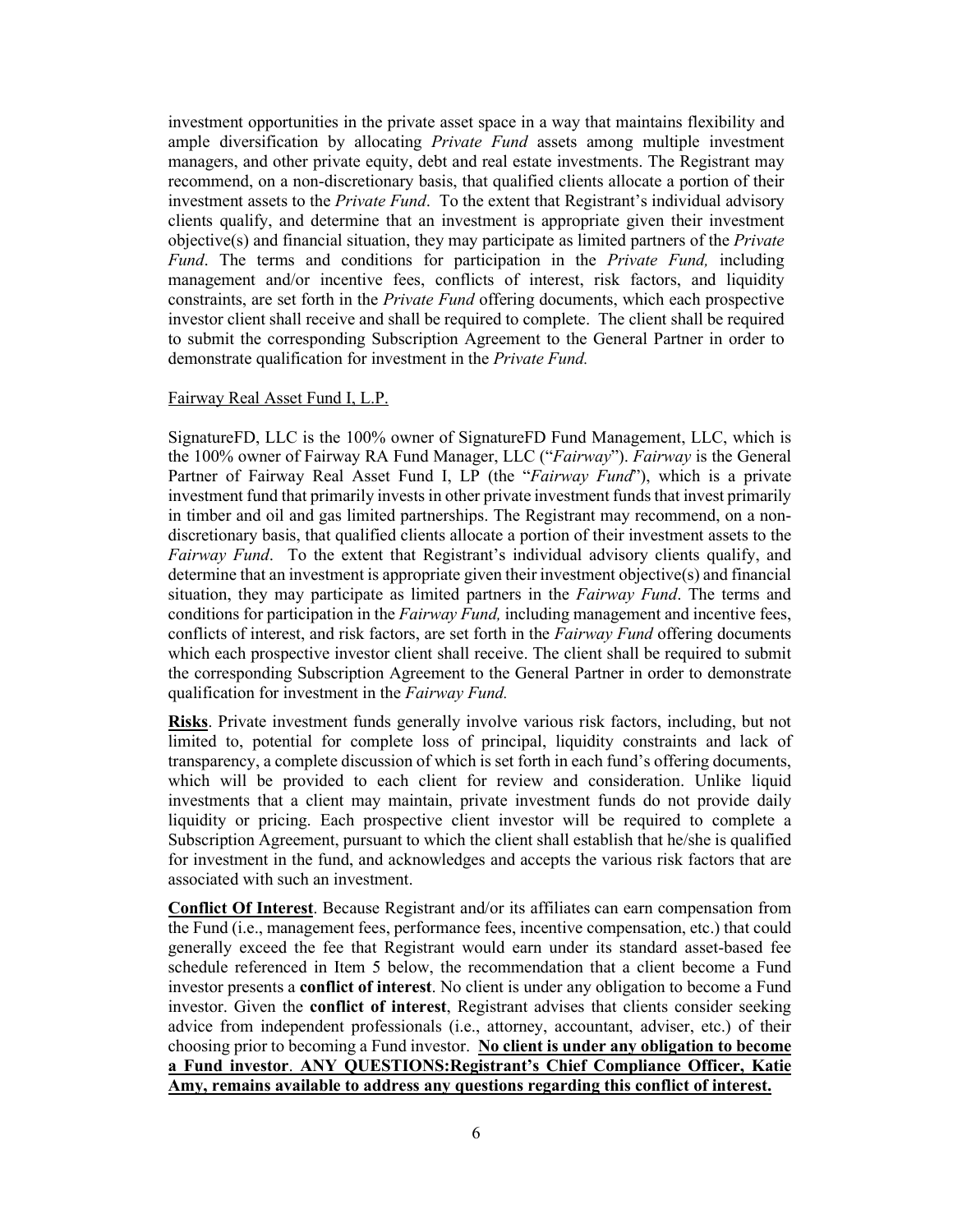**Valuation**. In the event that the Registrant references private investment funds owned by the client on any supplemental account reports prepared by the Registrant, the value(s) for all such private investment funds shall reflect either the initial purchase and/or the most recent valuation or estimate provided by the fund sponsor. If the valuation reflects the initial purchase price (and/or a value or estimate as of a previous date), the current value(s) (to the extent ascertainable) could be **significantly more or less** than the original purchase price.

**Independent Managers**. The Registrant may allocate (and/or recommend that the client allocate) a portion of a client's investment assets among unaffiliated independent investment managers in accordance with the client's designated investment objective(s). In such situations, the *Independent Manager[s]* shall have day-to-day responsibility for the active discretionary management of the allocated assets. The Registrant shall continue to render investment advisory services to the client relative to the ongoing monitoring and review of account performance, asset allocation and client investment objectives. Factors which the Registrant shall consider in recommending *Independent Manager[s]* include the client's designated investment objective(s), management style, performance, reputation, financial strength, reporting, pricing, and research. The investment management fees charged by the designated *Independent Manager(s)*, together with the fees charged by the corresponding designated broker-dealer/custodian of the client's assets, are exclusive of, and in addition to, Registrant's ongoing investment advisory fee. Fees charged by Registrant pursuant to the use of *Independent Manager(s)* may be either in advance or arrears depending upon the specific Independent Manager relationship, and will be disclosed to the client at the point of entering into the advisory relationship.

**Retirement Rollovers - Conflict of Interest**: A client or prospective client leaving an employer typically has four options regarding an existing retirement plan (and may engage in a combination of these options): (i) leave the money in the former employer's plan, if permitted, (ii) roll over the assets to the new employer's plan, if one is available and rollovers are permitted, (iii) roll over to an Individual Retirement Account ("IRA"), or (iv) cash out the account value (which could, depending upon the client's age, result in adverse tax consequences). If Registrant recommends that a client roll over their retirement plan assets into an account to be managed by Registrant, such a recommendation creates a conflict of interest if Registrant will earn new (or increase its current) compensation as a result of the rollover. Whether Registrant provides a recommendation as to whether a client should engage in a rollover or not, Registrant is acting as a fiduciary within the meaning of Title I of the Employee Retirement Income Security Act and/or the Internal Revenue Code, as applicable, which are laws governing retirement accounts. **No client is under any obligation to rollover retirement plan assets to an account managed by Registrant**. **Registrant's Chief Compliance Officer, Katie Amy remains available to address any questions that a client or prospective client may have regarding the conflict of interest presented by such rollover recommendation.**

**Use of Mutual Funds and ETFs**: Registrant utilizes mutual funds and exchange traded funds for its client portfolios. In addition to Registrant's investment advisory fee described below, and transaction and/or custodial fees discussed below, clients will also incur, relative to all mutual fund and exchange traded fund purchases, charges imposed at the fund level (e.g. management fees and other fund expenses).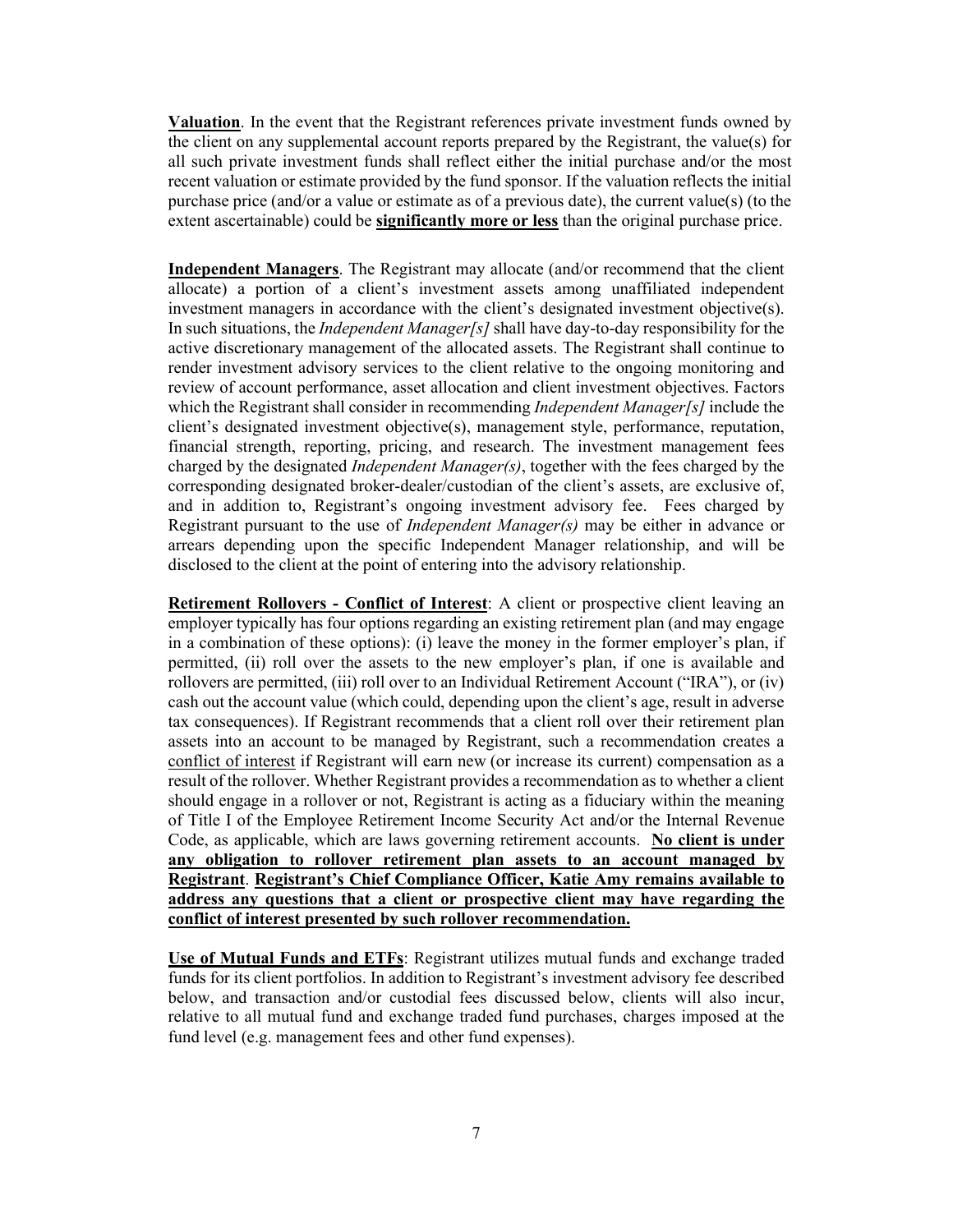**Socially Responsible Investing Limitations**. *Socially Responsible Investing* involves the incorporation of **Environmental**, **Social** and **Governance** considerations into the investment due diligence process ("ESG). There are potential limitations associated with allocating a portion of an investment portfolio in ESG securities (i.e., securities that have a mandate to avoid, when possible, investments in such products as alcohol, tobacco, firearms, oil drilling, gambling, etc.). The number of these securities may be limited when compared to those that do not maintain such a mandate. ESG securities could underperform broad market indices. Investors must accept these limitations, including potential for underperformance. Correspondingly, the number of ESG mutual funds and exchange traded funds are few when compared to those that do not maintain such a mandate. As with any type of investment (including any investment and/or investment strategies recommended and/or undertaken by Registrant), there can be no assurance that investment in ESG securities or funds will be profitable, or prove successful.

**Cryptocurrency**: For clients who want exposure to cryptocurrencies, including Bitcoin, the Registrant will consider investment in corresponding exchange traded securities, /or an allocation to separate account managers and/or private funds that provide cryptocurrency exposure. Crypto is a digital currency that can be used to buy goods and services, but uses an online ledger with strong cryptography (i.e., a method of protecting information and communications with codes) to secure online transactions. Unlike conventional currencies issued by a monetary authority, cryptocurrencies are generally not controlled or regulated and their price is determined by the supply and demand of their market. Cryptocurrency is currently considered to be a speculative investment. The speculative nature of cryptocurrencies notwithstanding, the Registrant may (but is not obligated to) utilize crypto exposure in one or more of its asset allocation strategies for diversification purposes. **Please Note**: **Investment in cryptocurrencies is subject to the potential for liquidity constraints, extreme price volatility and complete loss of principal. Notice to Opt Out**. Clients can notify the Registrant, **in writing**, to exclude cryptocurrency exposure from their accounts. Absent the Registrant's receipt of such written notice from the client, the Registrant may (but is not obligated to) utilize cryptocurrency as part of its asset allocation strategies for client accounts.

**Borrowing Against Assets/Risks**. A client who has a need to borrow money could determine to do so by using:

- **Margin**-The account custodian or broker-dealer lends money to the client. The custodian charges the client interest for the right to borrow money, and uses the assets in the client's brokerage account as collateral or
- **Pledged Assets Loan** In consideration for a lender (i.e., a bank, etc.) to make a loan to the client, the client pledges its investment assets held at the account custodian as collateral.

These above-described collateralized loans are generally utilized because they typically provide more favorable interest rates than standard commercial loans. These types of collateralized loans can assist with a pending home purchase, permit the retirement of more expensive debt, or enable borrowing in lieu of liquidating existing account positions and incurring capital gains taxes. However, such loans are not without potential material risk to the client's investment assets. The lender (i.e. custodian, bank, etc.) will have recourse against the client's investment assets in the event of loan default or if the assets fall below a certain level. For this reason, Registrant does not recommend such borrowing unless it is for specific short-term purposes (i.e. a bridge loan to purchase a new residence). Registrant does not recommend such borrowing for investment purposes (i.e. to invest borrowed funds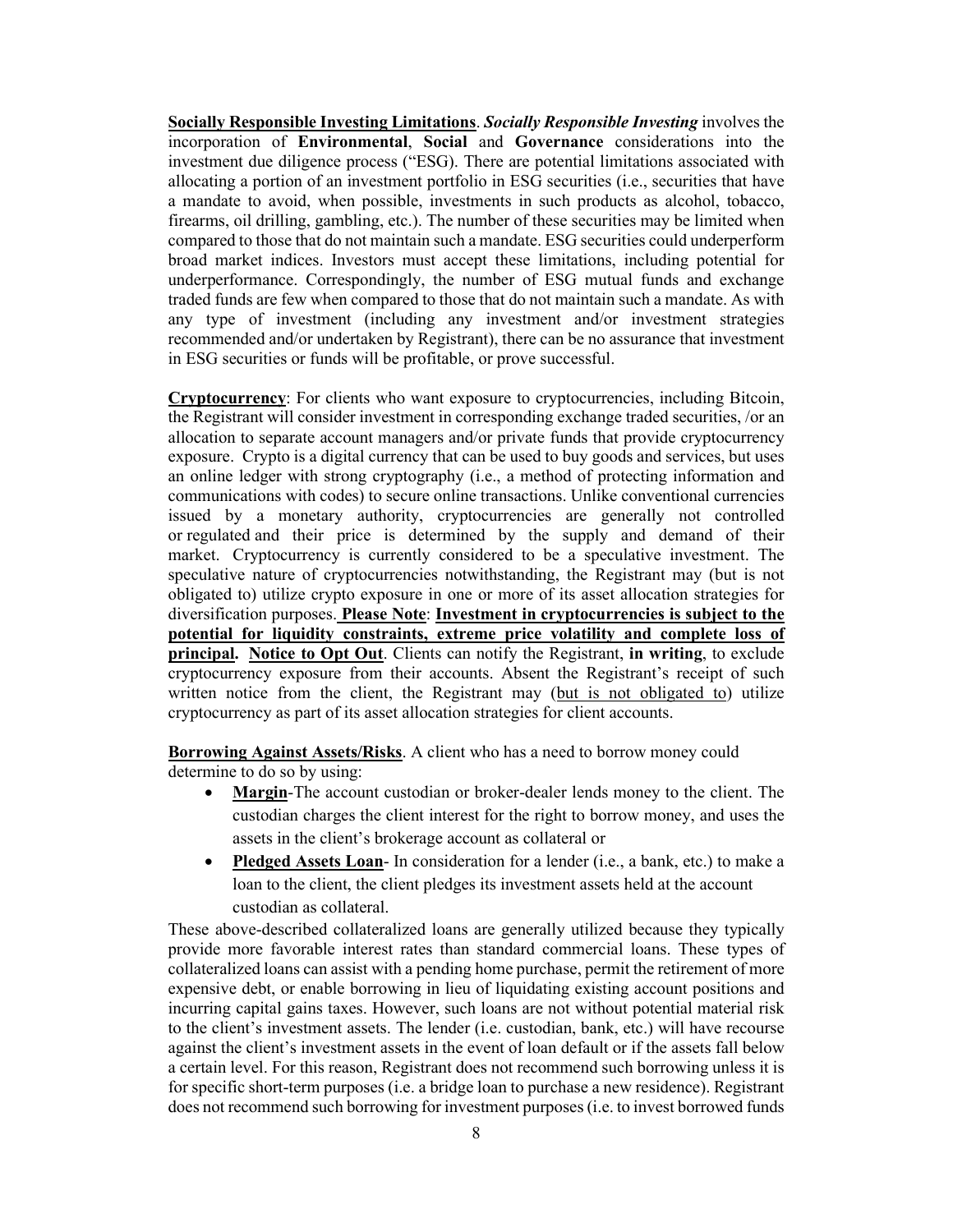in the market). Regardless, if the client was to determine to utilize margin or a pledged assets loan, the following economic benefits would inure to Registrant:

- by taking the loan rather than liquidating assets in the client's account, Registrant continues to earn a fee on such Account assets;
- if the client invests any portion of the loan proceeds in an account to be managed by Registrant, Registrant will receive an advisory fee on the invested amount; and,
- if Registrant's advisory fee is based upon the higher margined account value (see margin disclosure at Item 5 below), Registrant will earn a correspondingly higher advisory fee. This could provide Registrant with a disincentive to encourage the client to discontinue the use of margin.

**Please Note:** The client must accept the above risks and potential corresponding consequences associated with the use of margin or a pledged assets loans

**Cash Positions.** Registrant continues to treat cash as an asset class. As such, unless determined to the contrary by Registrant, all cash positions (money markets, etc.) shall continue to be included as part of assets under management for purposes of calculating Registrant's advisory fee. At any specific point in time, depending upon perceived or anticipated market conditions/events (there being **no guarantee** that such anticipated market conditions/events will occur), Registrant may maintain cash positions for defensive purposes. In addition, while assets are maintained in cash, such amounts could miss market advances. Depending upon current yields, at any point in time, Registrant's advisory fee could exceed the interest paid by the client's money market fund. **ANY QUESTIONS**: **Registrant's Chief Compliance Officer, Katie Amy, remains available to address any questions that a client or prospective may have regarding the above fee billing practice.**

**Portfolio Activity.** Registrant has a fiduciary duty to provide services consistent with the client's best interest. As part of its investment advisory services, Registrant will review client portfolios on an ongoing basis to determine if any changes are necessary based upon various factors, including, but not limited to, investment performance, market conditions, fund manager tenure, style drift, account additions/withdrawals, and/or a change in the client's investment objective. Based upon these factors, there may be extended periods of time when Registrant determines that changes to a client's portfolio are neither necessary nor prudent. Registrant's advisory fee remains payable during periods of account inactivity. Of course, as indicated below, there can be no assurance that investment decisions made by Registrant will be profitable or equal any specific performance level(s).

**Client Obligations**. In performing its services, Registrant shall not be required to verify any information received from the client or from the client's other professionals, and is expressly authorized to rely thereon. Moreover, each client is advised that it remains his/her/its responsibility to promptly notify the Registrant if there is ever any change in his/her/its financial situation or investment objectives for the purpose of reviewing/evaluating/revising Registrant's previous recommendations and/or services.

C. The Registrant shall provide investment advisory services specific to the needs of each client. Prior to providing investment advisory services, an investment adviser representative will ascertain each client's investment objective(s). Thereafter, the Registrant shall allocate and/or recommend that the client allocate investment assets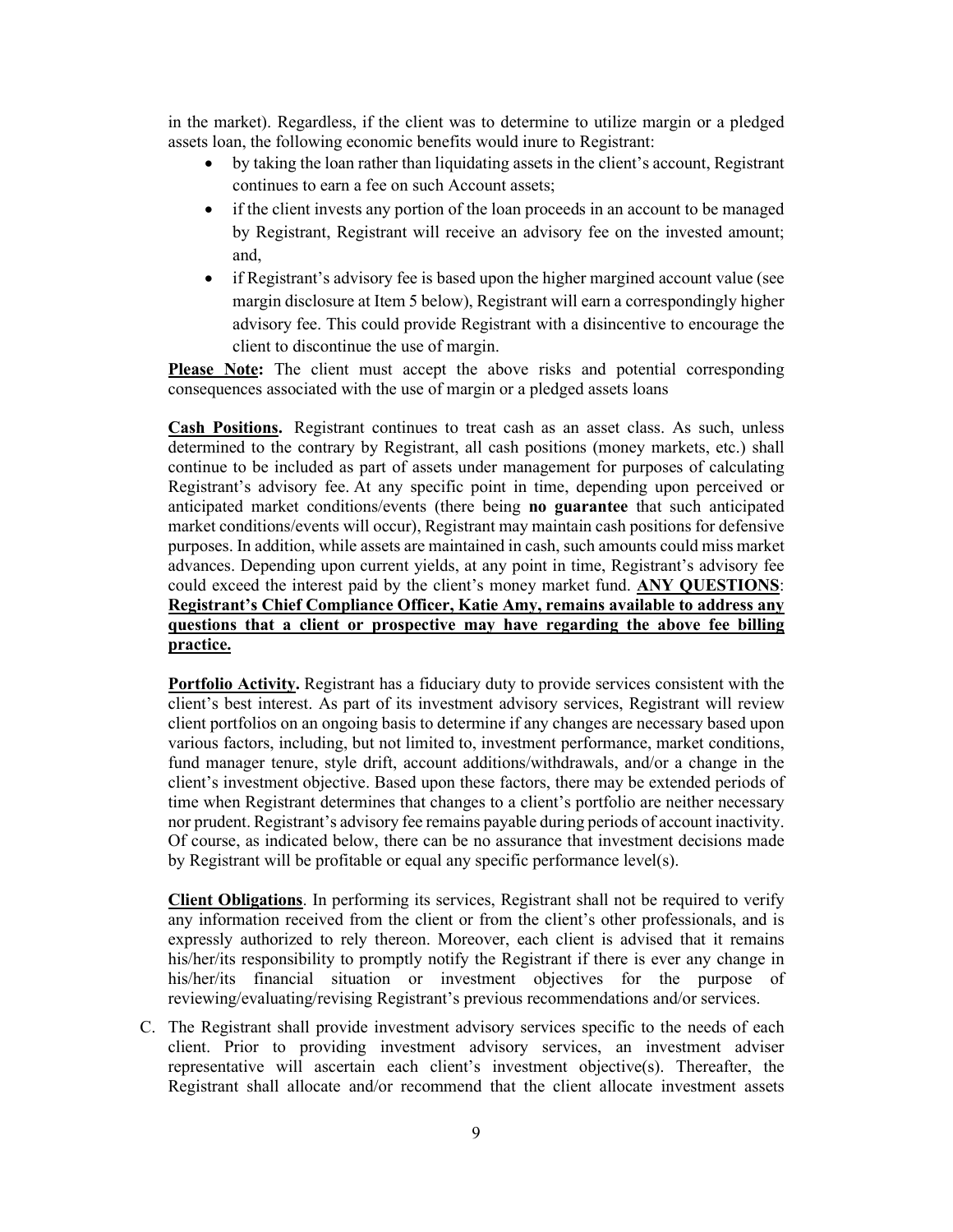consistent with the designated investment objective(s). The client may, at any time, impose reasonable restrictions, in writing, on the Registrant's services.

- D. The Registrant does not participate in a wrap fee program.
- E. As of December 31, 2021, the Registrant had \$5,560,326,859 in assets under management on a discretionary basis and \$479,266,460 in assets under management on a nondiscretionary basis. The Registrant has separately managed account relationships with certain clients where the client has invested in pooled investment vehicles managed by the Registrant. The firm has reported these assets in Form ADV, Part 1A with respect to both relationships. The numbers above are reported by excluding the assets that are invested in a client's separately managed account in an affiliated private investment fund.

## <span id="page-9-0"></span>**Item 5 Fees and Compensation**

## A. **INVESTMENT ADVISORY SERVICES**

### **Wealth Management Services**

If a client determines to engage the Registrant to provide wealth management services (financial planning-to the extent requested by the client, and investment management) on a *fee* basis, the Registrant's annual investment advisory fee shall be based upon a percentage (%) of the market value of the assets placed under the Registrant's management (between 0.50% and 1.00%) as follows:

| <b>Client's Assets Under Management</b> | Fee (as a percentage of assets) |
|-----------------------------------------|---------------------------------|
| First \$5,000,000                       | $1.00\%$                        |
| Above \$5,000,000                       | $0.50\%$                        |

### **Financial Planning and Consulting Services (Stand-Alone)**

To the extent specifically requested by a client, the Registrant *may* determine to provide financial planning and/or consulting services (including investment and non-investment related matters, including estate planning, insurance planning, etc.) on a stand-alone fee basis. Registrant's planning and consulting fees are negotiable, but generally range from \$3,000 to \$15,000 on a fixed fee basis, and from \$200 to \$500 on an hourly rate basis, depending upon the level and scope of the service(s) required and the professional(s) rendering the service(s).

**Investment Management Services (Stand-Alone)**. In addition to its comprehensive wealth management services, the Registrant, in its exclusive discretion, may determine to provide investment management services on a stand-alone basis. The Registrant's annual investment advisory fee for these services shall be based upon a percentage (%) of the market value of the assets placed under the Registrant's management, as follows:

| <b>Client's Assets Under Management</b> | Fee (as a percentage of assets) |
|-----------------------------------------|---------------------------------|
| First \$5,000,000                       | $1.00\%$                        |
| Above \$5,000,000                       | $0.50\%$                        |

Although there is no difference in the advisory fee schedule between an investment management only engagement and a wealth management engagement (i.e., an engagement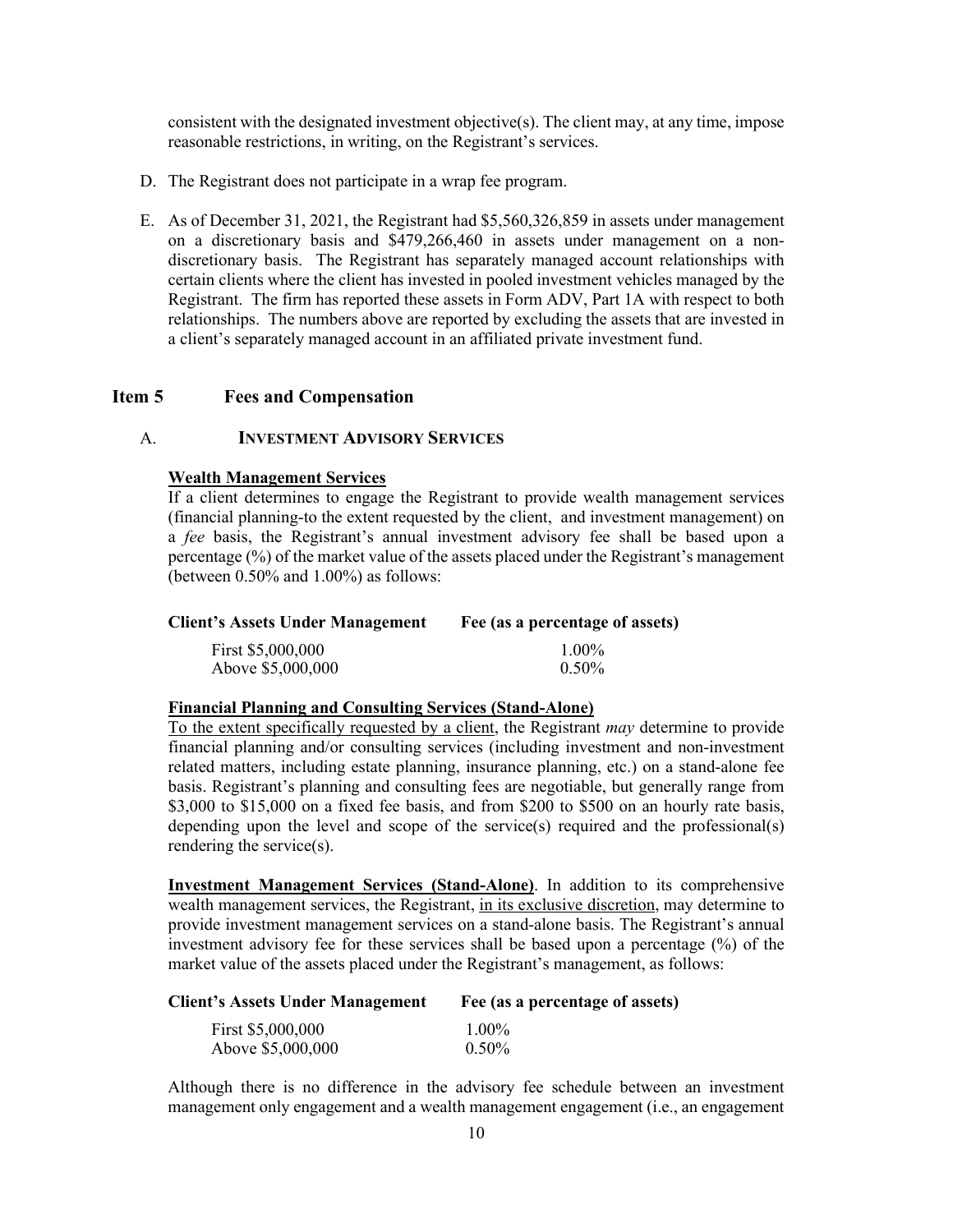inclusive of ongoing financial planning and related consulting services), a client must generally place a minimum of \$2 million of assets under Registrant's management for a wealth management engagement. Additionally, the Registrant imposes a minimum fee of \$15,000 for its Wealth Management Services and \$5,000 for its Investment Management Services. Should an investment management only client desire financial planning and related consulting services, the Registrant generally remains available to provide such services on a separate stand-alone fee basis as described above. **ANY QUESTIONS**: **Registrant's Chief Compliance Officer, Katie Amy, remains available to address them.**

- B. Clients may elect to have the Registrant's advisory fees deducted from their custodial account. Both Registrant's *Investment Advisory Agreement* and the custodial/clearing agreement may authorize the custodian to debit the account for the amount of the Registrant's investment advisory fee and to directly remit that management fee to the Registrant in compliance with regulatory procedures. In the limited event that the Registrant bills the client directly, payment is due upon receipt of the Registrant's invoice. The Registrant shall deduct fees and/or bill clients quarterly in advance, based upon the market value of the assets on the last business day of the previous quarter.
- **C. Custodian Charges-Additional Fees.** As discussed below at Item 12 below, when requested to recommend a broker-dealer/custodian for client accounts, Registrant generally recommends that Schwab, TD Ameritrade or Fidelity serve as the broker-dealer/custodian for client investment management assets. Broker-dealers such as Schwab, TD Ameritrade and Fidelity charge brokerage commissions, transaction, and/or other type fees for effecting certain types of securities transactions (i.e., including transaction fees for certain mutual funds, and mark-ups and mark-downs charged for fixed income transactions, etc.). The types of securities for which transaction fees, commissions, and/or other type fees (as well as the amount of those fees) shall differ depending upon the broker-dealer/custodian (while certain custodians, including Schwab, TD Ameritrade and Fidelity, do not currently charge fees on individual equity transactions, others do). When beneficial to the client, individual fixed‐income and/or equity transactions may be effected through broker‐dealers with whom Registrant and/or the client have entered into arrangements for prime brokerage clearing services, including effecting certain client transactions through other SEC registered and FINRA member broker‐dealers (in which event, the client generally will incur both the transaction fee charged by the executing broker‐dealer and a "trade-away" fee charged by *Schwab, TD Ameritrade and/or Fidelity*). These fees/charges are in addition to Registrant's investment advisory fee at Item 5 below. Registrant does not receive any portion of these fees/charges. **ANY QUESTIONS: Registrant's Chief Compliance Officer, Katie Amy, remains available to address any questions that a client or prospective client may have regarding the above.**
- D. Registrant's annual investment advisory fee shall be prorated and paid quarterly, in advance, based upon the market value of the assets on the last business day of the previous quarter. For purposes of calculating our advisory fee, SignatureFD considers the absolute value of the securities in a client's account with no offset for any margin or debit balances. The Registrant generally requires a minimum asset level of \$2 million for investment advisory services.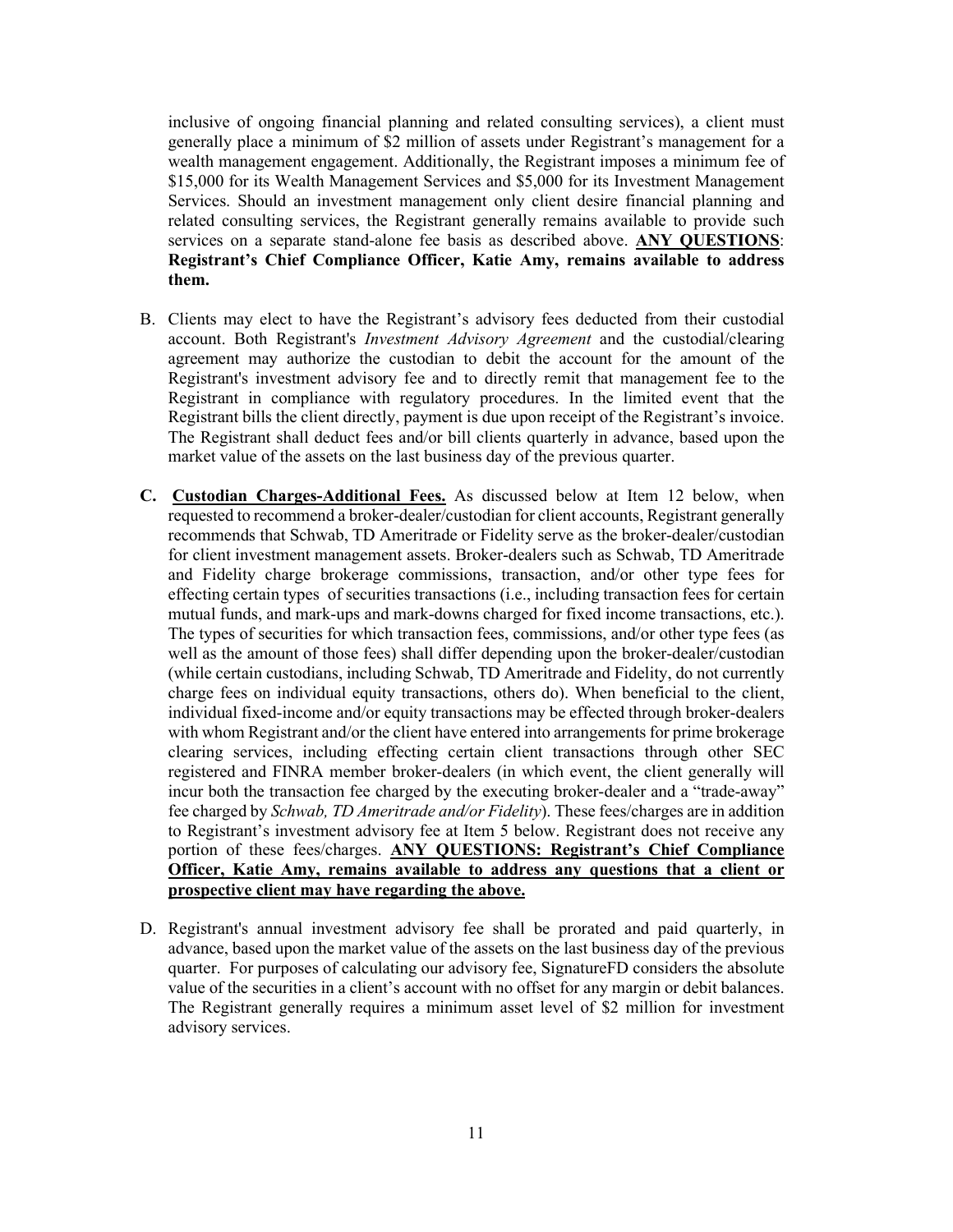The Registrant's policy is to treat intra-quarter account additions and withdrawals equally and will credit single intra-quarter withdrawals in excess of \$100,000 on a pro-rata basis unless indicated to the contrary on the *Firm's* Investment Advisory Agreement executed by the client.

- **E. Fee Dispersion**. Registrant, in its discretion, may charge a lesser investment advisory fee, charge a flat fee, waive its fee entirely, or charge a fee on a different interval, based upon certain criteria (i.e. anticipated future earning capacity, anticipated future additional assets, dollar amount of assets to be managed, related accounts, account composition, complexity of the engagement, anticipated services to be rendered, grandfathered fee schedules, employees and family members, courtesy accounts, competition, negotiations with client, etc.). **Please Note**: As result of the above, similarly situated clients could pay different fees. In addition, similar advisory services may be available from other investment advisers for similar or lower fees. **ANY QUESTIONS**: **Registrant's Chief Compliance Officer, Katie Amy, remains available to address any questions that a client or prospective client may have regarding advisory fees.**
- F. The *Investment Advisory Agreement* between the Registrant and the client will continue in effect until terminated by either party by written notice in accordance with the terms of the *Investment Advisory Agreement*. Upon termination, the Registrant shall return to the client the pro-rated portion of the advance paid advisory fee based upon the number of days that services were provided during the billing quarter.
- G. Neither the Registrant, nor its representatives accept compensation from the sale of securities or other investment products.

## <span id="page-11-0"></span>**Item 6 Performance-Based Fees and Side-by-Side Management**

Neither the Registrant nor any supervised person of the Registrant accepts performancebased fees from clients. However, one or more of the affiliated private funds charge investors performance-based fees. The terms and conditions for the affiliated private funds, including their management and incentive fees, conflicts of interest, risk factors, and liquidity constraints, are set forth in each affiliated private fund's offering documents, which each prospective investor client shall receive and shall be required to complete.

Differences can exist across the affiliated private funds in the total fees paid by each affiliated private fund, the amount of assets in each affiliated private fund and in the amount of investments (or investments by affiliates) in each affiliated private fund. These differences could create an incentive to favor one affiliated private fund over other affiliated private funds in terms of how much time and energy Registrant places into managing an affiliated private fund.

Generally, Registrant does not face conflicts of interest in allocation of investment opportunities or trades across affiliated private funds, because each affiliated private fund that has uncommitted capital has a sufficiently different investment mandate. In the event any issue involving allocation of investment opportunities or trades arises, the Registrant will endeavor to resolve it in a manner they deem fair and equitable.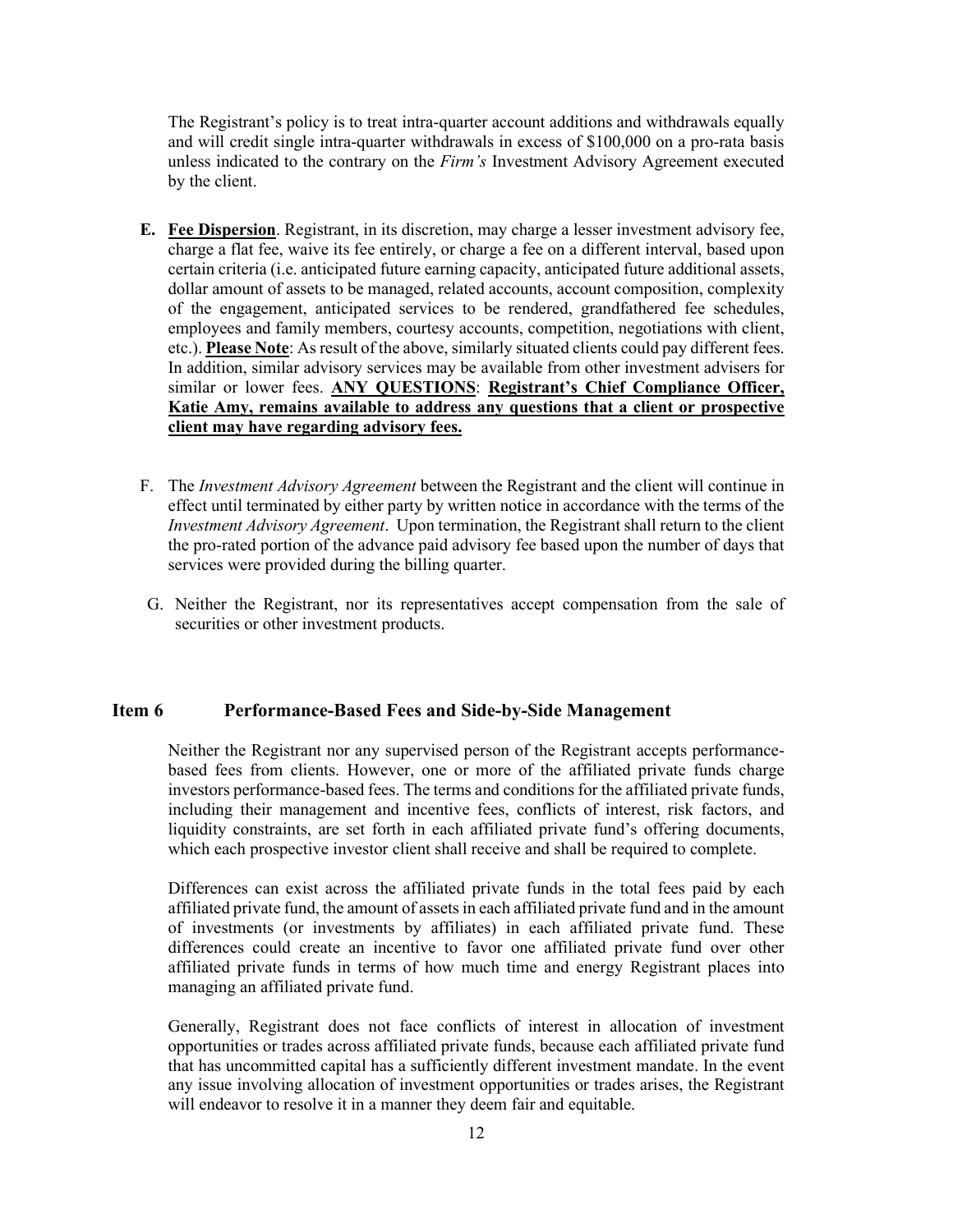In addition, Registrant believes certain clients potentially stand to benefit by accessing alternative investment strategies through the affiliated private funds. Registrant does not initially offer investment opportunities that are available for the affiliated private funds directly to clients, but rather, first provides these investment opportunities to the affiliated private funds. In the event an opportunity is declined by the affiliated private funds, but is determined to be appropriate for clients, Registrant will determine if clients are interested and the investment is suitable. If the investment has limited availability, Registrant can offer the opportunity to interested clients on a fair and equitable basis.

Registrant generally charges advisory clients an asset-based fee for the advisory services provided, but Registrant (or its affiliates) are entitled to receive performance-based fees or allocations from the affiliated private funds. In addition, the affiliated private funds can pay higher asset-based fees to Registrant than certain clients. As a result, Registrant has an incentive to recommend that clients invest in one or more affiliated private funds.

Registrant seeks to mitigate these conflicts of interest by disclosing them to clients and allowing clients to determine whether investments in the affiliated private funds are appropriate for them. In addition, the performance of the affiliated private funds is not a specific metric used to determine the compensation structure of our representatives, though representatives who indirectly have an equity interest in the Registrant will derive indirect benefits from performance-based fees or allocations received by our affiliates or us.

No client is under any obligation to become an investor in any affiliated private fund. The terms and conditions for the affiliated private funds, including their management and incentive fees, conflicts of interest, risk factors, and liquidity constraints, are set forth in each affiliated private fund's offering documents, which each prospective investor client shall receive and shall be required to complete. **The Registrant's Chief Compliance Officer, Katie Amy, remains available to address any questions regarding this conflict of interest**.

### <span id="page-12-0"></span>**Item 7 Types of Clients**

The Registrant's clients shall generally include individuals, business entities, trusts, estates and charitable organizations.

Clients must generally place a minimum of \$2 million of assets under Registrant's management for a wealth management engagement. Additionally, the Registrant imposes a minimum fee of \$15,000 for its Wealth Management Services and \$5,000 for its Investment Management Services. Should an investment management only client desire financial planning and related consulting services, the Registrant generally remains available to provide such services on a separate stand-alone fee basis. Registrant, in its discretion, may charge a lesser investment advisory fee, waive stated minimums, charge a flat fee, waive its fee entirely, or charge fee on a different interval, based upon certain criteria (i.e. anticipated future earning capacity, anticipated future additional assets, dollar amount of assets to be managed, related accounts, account composition, complexity of the engagement, anticipated services to be rendered, grandfathered fee schedules, employees and family members, courtesy accounts, competition, negotiations with client, etc.). **Please Note**: As result of the above, similarly situated clients could pay different fees. In addition,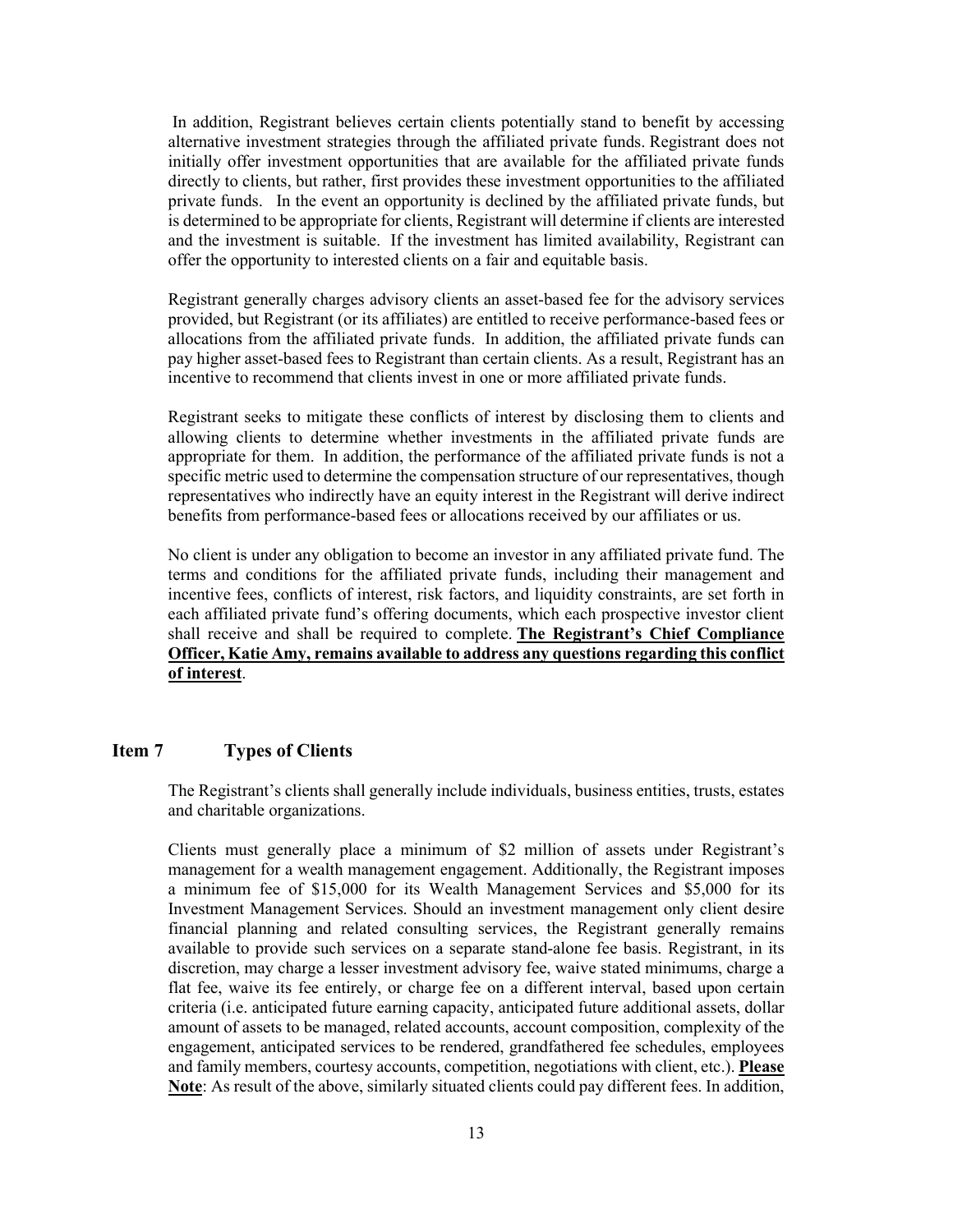similar advisory services may be available from other investment advisers for similar or lower fees.

# <span id="page-13-0"></span>**Item 8 Methods of Analysis, Investment Strategies and Risk of Loss**

A. The Registrant may utilize the following methods of security analysis:

- Charting (analysis performed using patterns to identify current trends and trend reversals to forecast the direction of prices)
- Fundamental (analysis performed on historical and present data, with the goal of making financial forecasts)
- Technical (analysis performed on historical and present data, focusing on price and trade volume, to forecast the direction of prices)
- Cyclical (analysis performed on historical relationships between price and market trends, to forecast the direction of prices)

The Registrant may utilize the following investment strategies when implementing investment advice given to clients:

- Long Term Purchases (securities held at least a year)
- Short Term Purchases (securities sold within a year)
- Trading (securities sold within thirty (30) days)
- Short Sales (contracted sale of borrowed securities with an obligation to make the lender whole)
- Options (contract for the purchase or sale of a security at a predetermined price during a specific period of time)
- Margin Transactions (use of borrowed assets to purchase financial instruments)

**Investment Risk**. Investing in securities involves risk of loss that clients should be prepared to bear. Different types of investments involve varying degrees of risk, and it should not be assumed that future performance of any specific investment or investment strategy (including the investments and/or investment strategies recommended or undertaken by the Registrant) will be profitable or equal any specific performance level(s).

B. The Registrant's methods of analysis and investment strategies do not present any significant or unusual risks. However, every method of analysis has its own inherent risks. To perform an accurate market analysis the Registrant must have access to current/new market information. The Registrant has no control over the dissemination rate of market information; therefore, unbeknownst to the Registrant, certain analyses may be compiled with outdated market information, severely limiting the value of the Registrant's analysis. Furthermore, an accurate market analysis can only produce a forecast of the direction of market values. There can be no assurances that a forecasted change in market value will materialize into actionable and/or profitable investment opportunities.

The Registrant's primary investment strategies - Long Term Purchases, Short Term Purchases, and Trading - are fundamental investment strategies. However, every investment strategy has its own inherent risks and limitations. For example, longer term investment strategies require a longer investment time period to allow for the strategy to potentially develop. Shorter term investment strategies require a shorter investment time period to potentially develop but, as a result of more frequent trading, may incur higher transactional costs when compared to a longer term investment strategy. Trading, an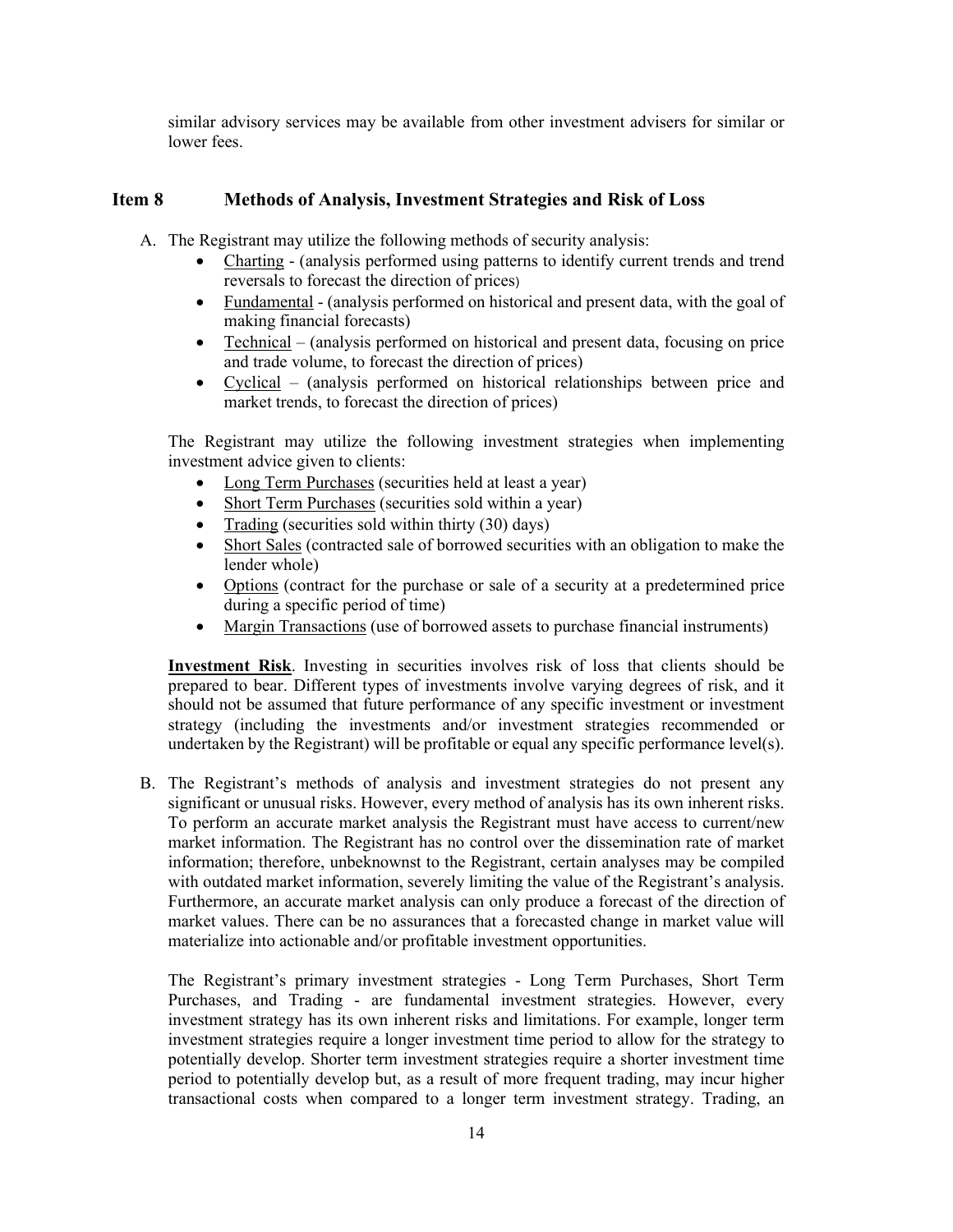investment strategy that requires the purchase and sale of securities within a thirty (30) day investment time period involves a very short investment time period but will incur higher transaction costs when compared to a short term investment strategy and substantially higher transaction costs than a longer term investment strategy.

In addition to the fundamental investment strategies discussed above, from time to time the Registrant may use or recommend short selling, use of margin, or options transactions. Each of these strategies has a high level of inherent risk. (*See* discussion below). These strategies are used infrequently by the Registrant.

Short selling is an investment strategy with a high level of inherent risk. Short selling, involves the selling of assets that the investor does not own. The investor borrows the assets from a third party lender (i.e. Broker-Dealer) with the obligation of buying identical assets at a later date to return to the third party lender. Individuals who engage in this activity shall only profit from a decline in the price of the assets between the original date of sale and the date of repurchase. Conversely, the short seller will incur a loss if the price of the assets rises. Other costs of shorting may include a fee for borrowing the assets and payment of any dividends paid on the borrowed assets.

The Registrant may engage in options transactions for the purpose of hedging risk and/or generating portfolio income. The use of options transactions as an investment strategy can involve a high level of inherent risk. Option transactions establish a contract between two parties concerning the buying or selling of an asset at a predetermined price during a specific period of time. During the term of the option contract, the buyer of the option gains the right to demand fulfillment by the seller. Fulfillment may take the form of either selling or purchasing a security, depending upon the nature of the option contract. Generally, the purchase or sale of an option contract shall be with the intent of "hedging" a potential market risk in a client's portfolio and/or generating income for a client's portfolio. **Please Note**: Certain options-related strategies (i.e. straddles, short positions, etc.), may, in and of themselves, produce principal volatility and/or risk. Thus, a client must be willing to accept these enhanced volatility and principal risks associated with such strategies. In light of these enhanced risks, client may direct Registrant, in writing, not to employ any or all such strategies for his/her/their/its accounts. **Please Also Note:** There can be no guarantee that an options strategy will achieve its objective or prove successful. No client is under any obligation to enter into any option transactions. However, if the client does so, he/she must be prepared to accept the potential for unintended or undesired consequences (i.e., losing ownership of the security, incurring capital gains taxes).

For detailed information on the use of options and option strategies, please refer to the Option Clearing Corp.'s Option Disclosure Document, which can be found at: [https://www.theocc.com/Company-Information/Documents-and-Archives/Options-](https://www.theocc.com/Company-Information/Documents-and-Archives/Options-Disclosure-Document)[Disclosure-Document.](https://www.theocc.com/Company-Information/Documents-and-Archives/Options-Disclosure-Document)

Hard copies may be ordered by calling 1-888-678-4667 or writing OCC, 1 North Wacker Drive, Suite 500 Chicago, Il 60606.

**Margin Accounts: Risks/Conflict of Interest.** Registrant **does not** recommend the use of margin for investment purposes. A *margin account* is a brokerage *account* that allows investors to borrow money to buy securities and/or for other non-investment borrowing purposes. The broker/custodian charges the investor interest for the right to borrow money and uses the securities as collateral. By using borrowed funds, the customer is employing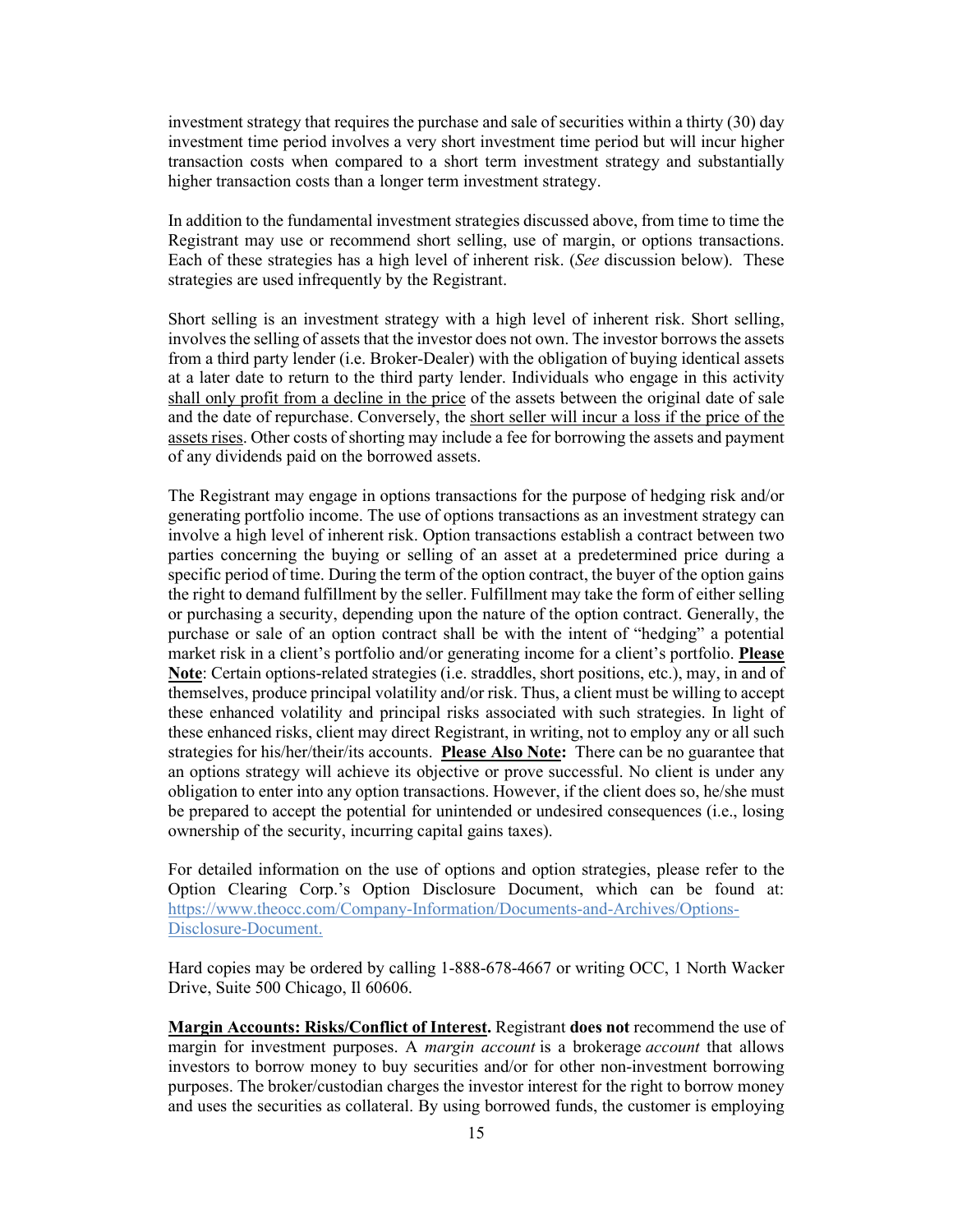leverage that will magnify both account gains and losses. Should a client determine to use margin, Registrant will include the entire market value of the margined assets when computing its advisory fee. Accordingly, Registrant's fee shall be based upon a higher margined account value, resulting in Registrant earning a correspondingly higher advisory fee. As a result, the potential of conflict of interest arises since Registrant may have an economic disincentive to recommend that the client terminate the use of margin. **Please Note**: The use of margin can cause significant adverse financial consequences in the event of a market correction. **ANY QUESTIONS**: **Chief Compliance Officer, Katie Amy**, **remains available to address any questions that a client or prospective client may have regarding the use of margin.**

C. Currently, the Registrant primarily allocates client investment assets among various mutual funds and ETFs (exchange traded funds), on a discretionary basis, in accordance with the client's designated investment objective(s). The Registrant may also provide discretionary and/or non-discretionary investment advisory services relative to client assets that are being actively managed by unaffiliated independent managers. (**See** *Independent Manager[s]* above).

## <span id="page-15-0"></span>**Item 9 Disciplinary Information**

The Registrant has not been the subject of any disciplinary actions.

# <span id="page-15-1"></span>**Item 10 Other Financial Industry Activities and Affiliations**

- A. Neither the Registrant, nor its representatives, are registered or have an application pending to register, as a broker-dealer or a registered representative of a broker-dealer.
- B. Neither the Registrant, nor its representatives, are registered or have an application pending to register, as a futures commission merchant, commodity pool operator, a commodity trading advisor, or a representative of the foregoing.
- C. **Private Investment Funds**. As disclosed in Item 4.B above, the Registrant is the 100% owner of SignatureFD Fund Management, LLC, which is the 100% owner of SignatureFD Private Equity Fund GP, LLC ("*PEF*"). *PEF* is the General Partner of SignatureFD Private Equity Fund, LP (the "*Private Equity Fund*"), a private investment fund whose objective is to invest in the private equity asset class by allocating *Private Equity Fund* assets among multiple private equity strategies. The Registrant may recommend, on a non-discretionary basis, that qualified clients allocate a portion of their investment assets to the *Private Equity Fund*. To the extent that Registrant's individual advisory clients qualify, and determine that an investment is appropriate given their investment objective(s) and financial situation, they may participate as limited partners of the *Private Equity Fund*. The terms and conditions for participation in the *Private Equity Fund*, including management and/or incentive fees, conflicts of interest, risk factors, and liquidity constraints, are set forth in the *Private Equity Fund* offering documents, which each prospective investor client shall receive and shall be required to complete. The client shall be required to submit the corresponding Subscription Agreement to the General Partner in order to demonstrate qualification for investment in the *Private Equity Fund*.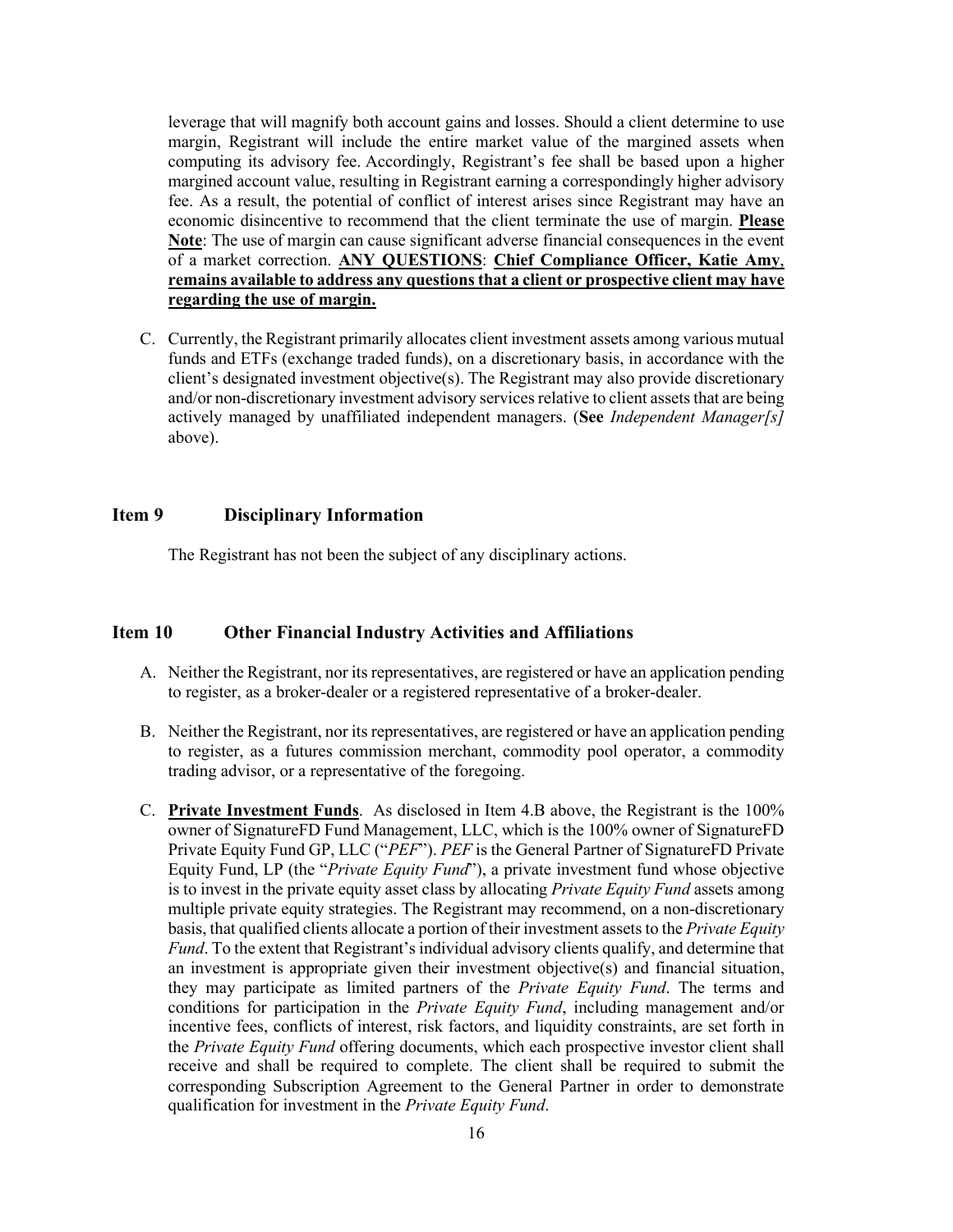In addition, SignatureFD, LLC is the 100% owner of SignatureFD Fund Management, LLC, which is the 100% owner of SignatureFD Private Asset GP, LLC ("*Private*"). *Private*  is the General Partner of SignatureFD Private Asset Fund, LP (the "*Private Fund*"), a private investment fund whose objective is to allow investors to take advantage of long term strategic investment opportunities in the private asset space in a way that maintains flexibility and ample diversification by allocating *Private Fund* assets among multiple investment managers, and other private equity, debt and real estate investments. The Registrant may recommend, on a non-discretionary basis, that qualified clients allocate a portion of their investment assets to the *Private Fund*. To the extent that Registrant's individual advisory clients qualify, and determine that an investment is appropriate given their investment objective(s) and financial situation, they may participate as limited partners of the *Private Fund*. The terms and conditions for participation in the *Private Fund,* including management and/or incentive fees, conflicts of interest, risk factors, and liquidity constraints, are set forth in the *Private Fund* offering documents, which each prospective investor client shall receive and shall be required to complete. The client shall be required to submit the corresponding Subscription Agreement to the General Partner in order to demonstrate qualification for investment in the *Private Fund.*

In addition, the Registrant is the 100% owner of SignatureFD Fund Management, LLC, which is the 100% owner of Fairway RA Fund Manager, LLC ("*Fairway*"). *Fairway* is the General Partner of Fairway Real Asset Fund I, LP (the "*Fairway Fund*"), which is a private investment fund that primarily invests in other private investment funds that invest primarily in timber and oil and gas limited partnerships. The Registrant may recommend, on a non-discretionary basis, that qualified clients allocate a portion of their investment assets to the *Fairway Fund*. To the extent that Registrant's individual advisory clients qualify, and determine that an investment is appropriate given their investment objective(s) and financial situation, they may participate as limited partners in the *Fairway Fund*. The terms and conditions for participation in the *Fairway Fund,* including management and incentive fees, conflicts of interest, and risk factors, are set forth in the *Fairway Fund* offering documents which each prospective investor client shall receive. The client shall be required to submit the corresponding Subscription Agreement to the General Partner in order to demonstrate qualification for investment in the *Fairway Fund.* 

**Please Note:** The Registrant may provide investment advice regarding private investment funds. Private investment funds generally involve various risk factors, including, but not limited to, potential for complete loss of principal, liquidity constraints and lack of transparency, a complete discussion of which is set forth in each fund's offering documents, which will be provided to each client for review and consideration. Unlike liquid investments that a client may maintain, private investment funds do not provide daily liquidity or pricing. Each prospective client investor will be required to complete a Subscription Agreement, pursuant to which the client shall establish that he/she is qualified for investment in the fund, and acknowledges and accepts the various risk factors that are associated with such an investment.

**Please Note: Valuation**. In the event that Registrant references private investment funds owned by the client on any supplemental account reports prepared by Registrant, the value(s) for all private investment funds owned by the client shall reflect the most recent valuation provided by the fund sponsor. However, if subsequent to purchase, the fund has not provided an updated valuation, the valuation shall reflect the initial purchase price. If subsequent to purchase, the fund provides an updated valuation, then the statement will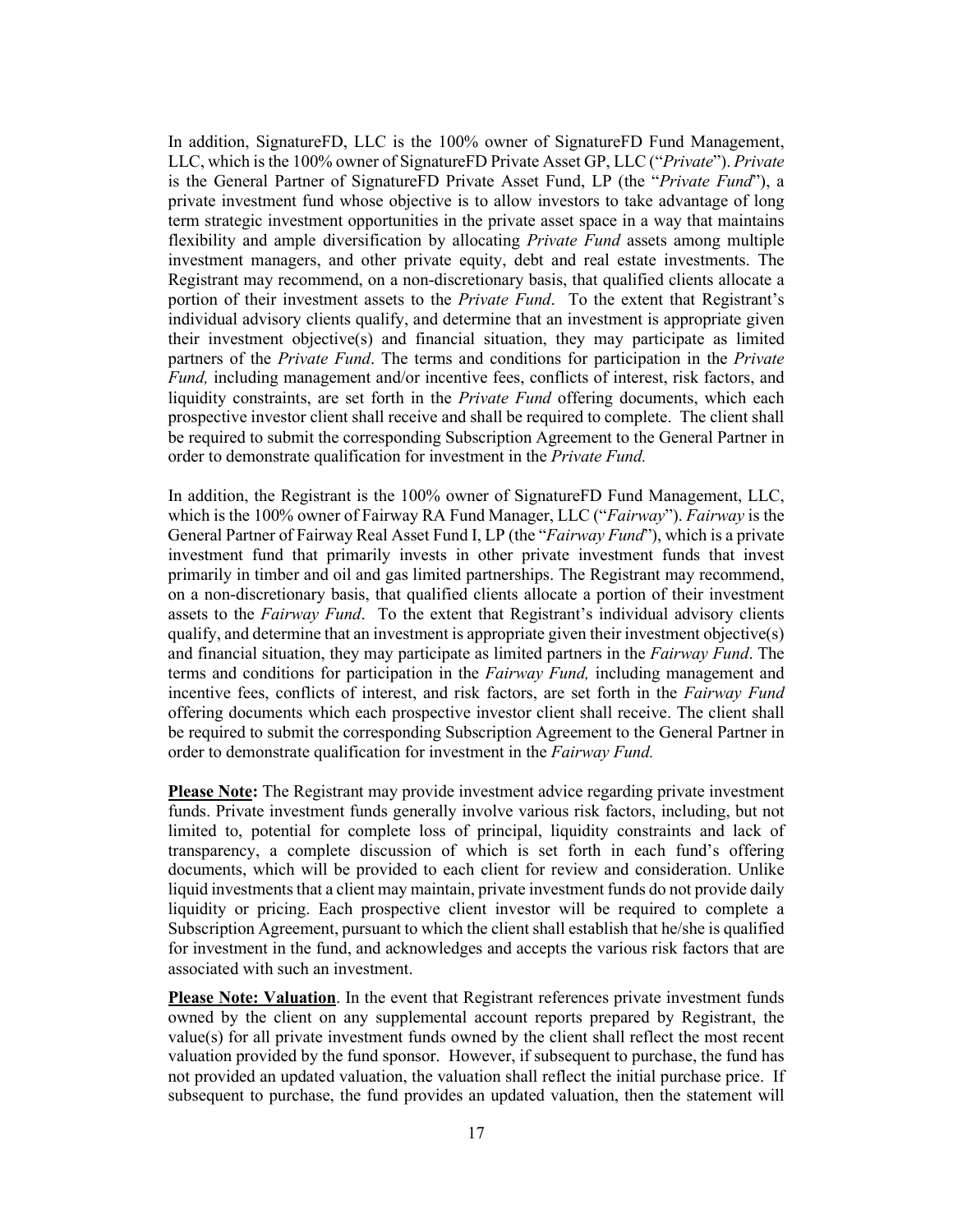reflect that updated value. The updated value will continue to be reflected on the report until the fund provides a further updated value. **Please Also Note**: As result of the valuation process, if the valuation reflects initial purchase price or an updated value subsequent to purchase price, the current value(s) of an investor's fund holding(s) could be **significantly more or less** than the value reflected on the report. Unless otherwise indicated, Registrant shall calculate its fee based upon the latest value provided by the fund sponsor.

**Conflict of Interest**: Because the Registrant, Registrant's affiliates, and/or Registrant's members shall potentially earn compensation from the *Private Fund* and the *Private Equity Fund,* that shall exceed the fee that the Registrant would earn under its standard "assets under management" fee schedule referenced at Item 4.B above, the recommendation that a client become a *Private Fund* or *Private Equity Fund* investor presents a **conflict of interest**. No client is under any obligation to become a *Private Fund* or *Private Equity Fund* investor. **The Registrant's Chief Compliance Officer, Katie Amy, remains available to address any questions regarding this conflict of interest**.

**Certified Public Accountants**. As set forth in Item 4.B above, the Registrant is affiliated with Frazier & Deeter, LLC ("*Frazier*"), a certified public accounting firm. Certain active and passive owners, and/or employees of the Registrant are actively employed as accountants with *Frazier*. *Frazier* provides accounting and/or tax preparation services, including services for clients of the Registrant. *Frazier* is also an affiliate of FD Fund Administration, which provides outsourced fund administration services to real estate, private equity and other funds separate and apart from, and not material to the services provided by the Registrant. *Frazier* is also an affiliate of FD Real Asset Advisors, LLC, which provides verification of accredited investors for conservation easement funds separate and apart from, and not material to the services provided by the Registrant.

**Conflict of Interest**: If Registrant's clients require accounting services or any other services provided by *Frazier's* affiliated entities, the Registrant may recommend the services of *Frazier* or its respective affiliate, thereby raising a conflict of interest. To the extent that a client requires such services, the client is under no obligation to engage *Frazier* or its affiliates for the same. In addition, in the event that members of the Registrant and/or *Frazier* recommend the services of the other to their respective clients, the referring member shall usually receive a portion of the fee earned by the recommended firm. **The Registrant's Chief Compliance Officer, Katie Amy, remains available to address any questions that a client or prospective client may have regarding the above conflict of interest**.

**Licensed Insurance Agency/Agents**. Registrant is a licensed insurance agency. In addition, certain of Registrant's Principals and representatives, in their individual capacities, are licensed insurance agents, and may recommend the purchase of certain insurance-related products on a commission basis. Certain representatives are also associated with or have arrangemetns with other unaffiliated agencies.

**Conflict of Interest**:Our recommendation to purchase an insurance commission product through the Registrant, a Principal, a representative of Registrant, or through an unaffiliated insurance agency presents conflicts of interest, as the receipt of commissions and access to products provide incentive to recommend insurance products based on commissions to be received, rather than on your particular need. No client is under any obligation to purchase any insurance products through Registrant, our Principals, our representatives, or any other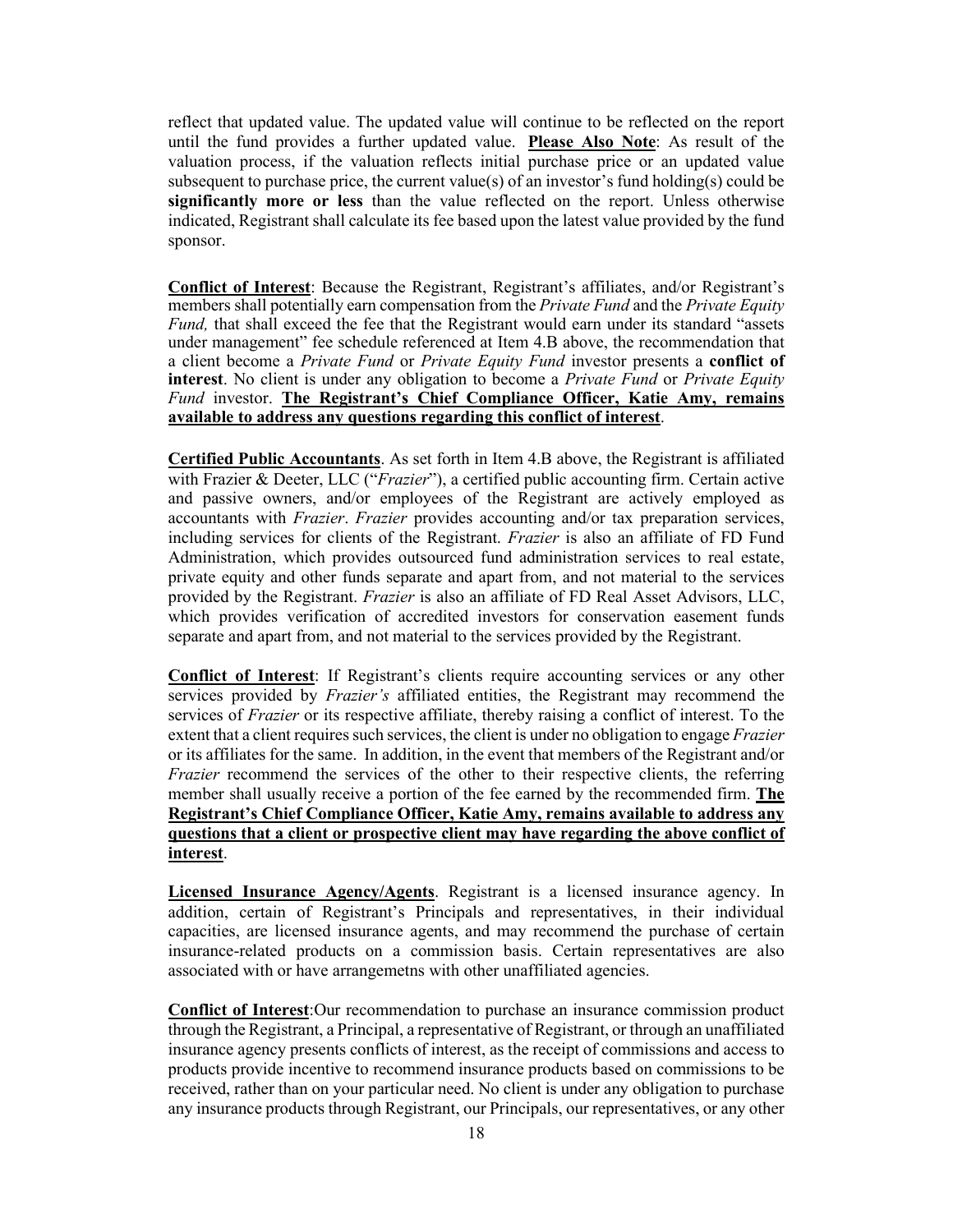entity we may recommend. You are reminded that you may purchase insurance products we recommend through other, non-affiliated insurance agents or agencies. **The Registrant's Chief Compliance Officer, Katie Amy, remains available to address any questions that a client or prospective client may have regarding the above conflict of interest**.

### **Synergi Partners, Inc**

The Registrant has entered a referral agreement with Synergi Partners, Inc. Synergi Partners is in the business of identifying and processing certain tax credits and incentives for businesses. The Registrant is entitled to a tenth of collected revenue derived from persons introduced to Synergi Partners. This creates a conflict of interest because the Registrant is incentivized to recommend the services of Synergi Partners over other similar service providers that may be more qualified or that do not compensate the Registrant. The Registrant addresses this conflict of interest by disclosing it to clients.

D. The Registrant does not receive, directly or indirectly, compensation from investment advisors that it recommends or selects for its clients.

# <span id="page-18-0"></span>**Item 11 Code of Ethics, Participation or Interest in Client Transactions and Personal Trading**

A. Code of Ethics. The Registrant maintains an investment policy relative to personal securities transactions. This investment policy is part of Registrant's overall Code of Ethics, which serves to establish a standard of business conduct for all of Registrant's Representatives that is based upon fundamental principles of openness, integrity, honesty and trust, a copy of which is available upon request.

In accordance with Section 204A of the Investment Advisers Act of 1940 ("Advisers Act"), the Registrant also maintains and enforces written policies reasonably designed to prevent the misuse of material non-public information by the Registrant or any person associated with the Registrant.

B. Interest in Client Transactions. As disclosed in Item 4.B above, the Registrant is the 100% owner of SignatureFD Fund Management, LLC, which is the 100% owner of SignatureFD Private Equity Fund GP, LLC ("*PEF*"). *PEF* is the General Partner of SignatureFD Private Equity Fund, LP (the "*Private Equity Fund*"), a private investment fund whose objective is to invest in the private equity asset class by allocating *Private Equity Fund* assets among multiple private equity strategies. The Registrant may recommend, on a non-discretionary basis, that qualified clients allocate a portion of their investment assets to the *Private Equity Fund*. To the extent that Registrant's individual advisory clients qualify, and determine that an investment is appropriate given their investment objective(s) and financial situation, they may participate as limited partners of the *Private Equity Fund*. The terms and conditions for participation in the *Private Equity Fund*, including management and/or incentive fees, conflicts of interest, risk factors, and liquidity constraints, are set forth in the *Private Equity Fund* offering documents, which each prospective investor client shall receive and shall be required to complete. The client shall be required to submit the corresponding Subscription Agreement to the General Partner in order to demonstrate qualification for investment in the *Private Equity Fund*.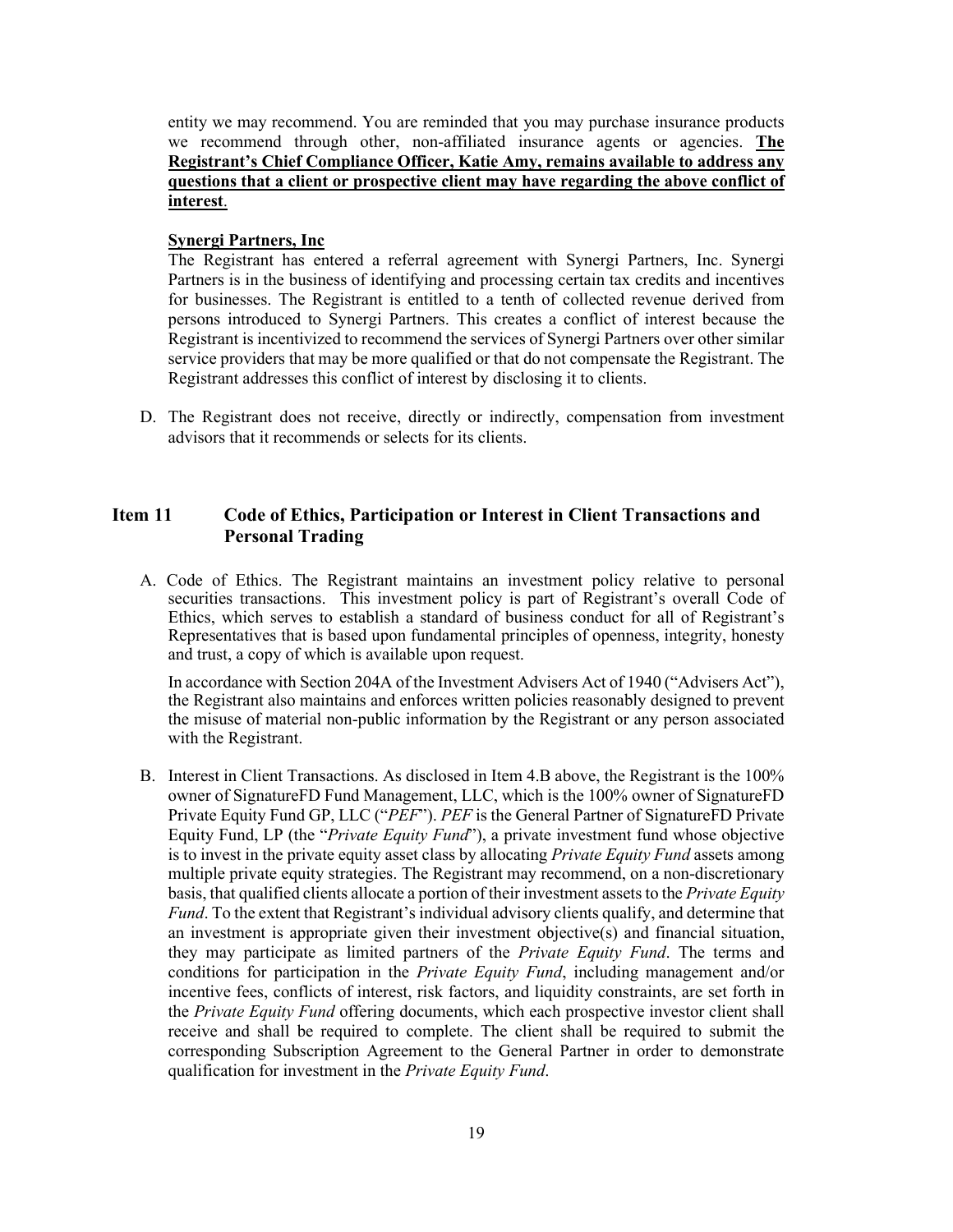In addition, SignatureFD, LLC is the 100% owner of SignatureFD Fund Management, LLC, which is the 100% owner of SignatureFD Private Asset GP, LLC ("*Private*"). *Private*  is the General Partner of SignatureFD Private Asset Fund, LP (the "*Private Fund*"), a private investment fund whose objective is to allow investors to take advantage of long term strategic investment opportunities in the private asset space in a way that maintains flexibility and ample diversification by allocating *Private Fund* assets among multiple investment managers, and other private equity, debt and real estate investments. The Registrant may recommend, on a non-discretionary basis, that qualified clients allocate a portion of their investment assets to the *Private Fund*. To the extent that Registrant's individual advisory clients qualify, and determine that an investment is appropriate given their investment objective(s) and financial situation, they may participate as limited partners of the *Private Fund*. The terms and conditions for participation in the *Private Fund,* including management and/or incentive fees, conflicts of interest, risk factors, and liquidity constraints, are set forth in the *Private Fund* offering documents, which each prospective investor client shall receive and shall be required to complete. The client shall be required to submit the corresponding Subscription Agreement to the General Partner in order to demonstrate qualification for investment in the *Private Fund.*

In addition, the Registrant is the 100% owner of SignatureFD Fund Management, LLC, which is the 100% owner of Fairway RA Fund Manager, LLC ("*Fairway*"). *Fairway* is the General Partner of Fairway Real Asset Fund I, LP (the "*Fairway Fund*"), which is a private investment fund that primarily invests in other private investment funds that invest primarily in timber and oil and gas limited partnerships. The Registrant may recommend, on a non-discretionary basis, that qualified clients allocate a portion of their investment assets to the *Fairway Fund*. To the extent that Registrant's individual advisory clients qualify, and determine that an investment is appropriate given their investment objective(s) and financial situation, they may participate as limited partners in the *Fairway Fund*. The terms and conditions for participation in the *Fairway Fund,* including management and incentive fees, conflicts of interest, and risk factors, are set forth in the *Fairway Fund* offering documents which each prospective investor client shall receive. The client shall be required to submit the corresponding Subscription Agreement to the General Partner in order to demonstrate qualification for investment in the *Fairway Fund.* 

**Conflict of Interest**: Because the Registrant, Registrant's affiliates, and/or Registrant's members shall potentially earn compensation from the *Private Fund and the Private Equity Fund,* that shall exceed the fee that the Registrant would earn under its standard "assets under management" fee schedule referenced at Item 4.B above, the recommendation that a client become a *Private Fund* or *Private Equity Fund* investor presents a **conflict of interest**. No client is under any obligation to become a *Private Fund* or *Private Equity Fund* investor. **The Registrant's Chief Compliance Officer, Katie Amy, remains available to address any questions regarding this conflict of interest**.

C. Personal Securities Transaction Policy. The Registrant has a personal securities transaction policy in place to monitor the personal securities transactions and securities holdings of each of the Registrant's "Access Persons". The Registrant's securities transaction policy requires that Access Persons of the Registrant must provide the Chief Compliance Officer or his/her designee with a written report of their current securities holdings within ten (10) days after becoming an Access Person. Additionally, each Access Person must provide the Chief Compliance Officer or his/her designee with a written report of the Access Person's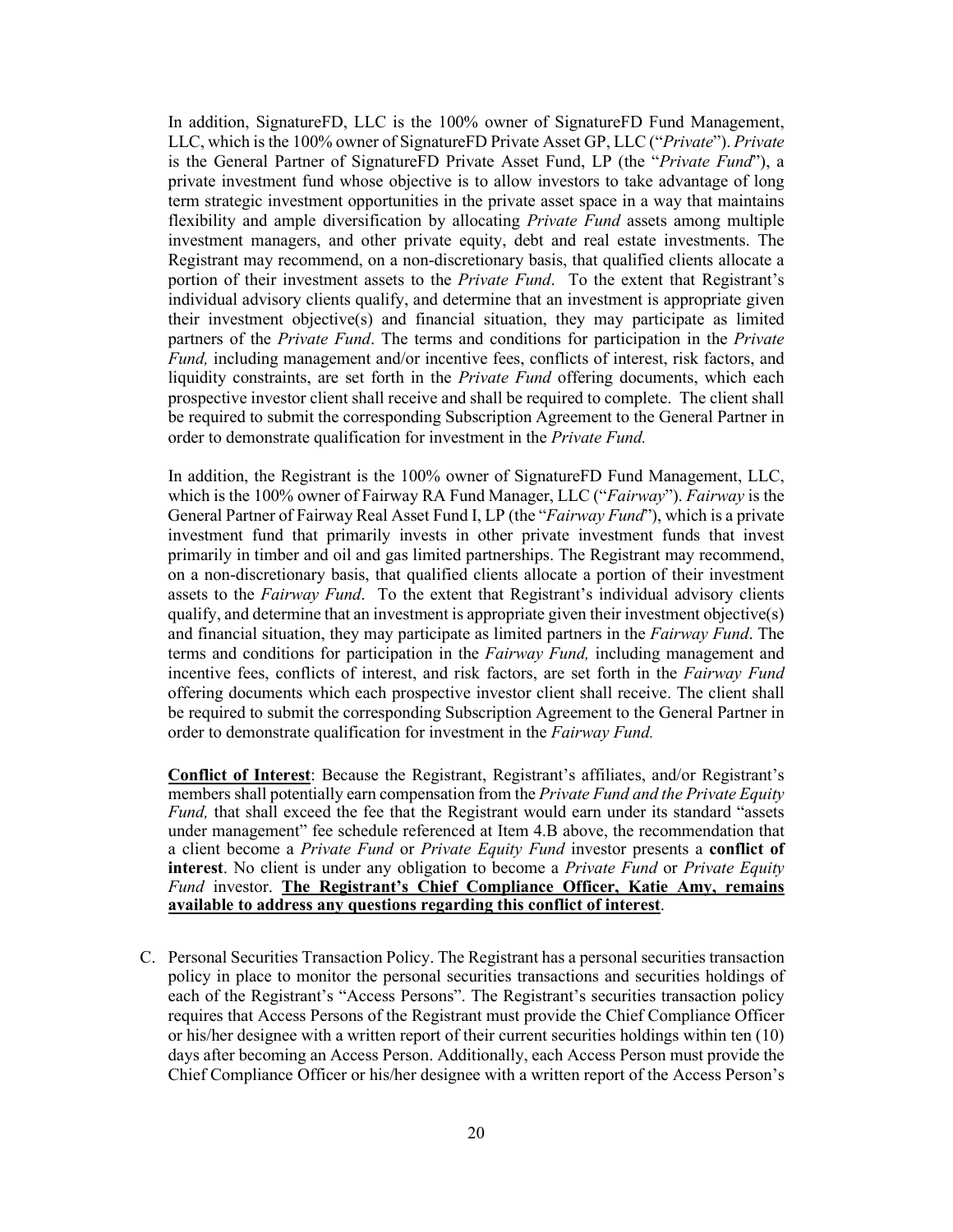current securities holdings at least once each twelve (12) month period thereafter on a date the Registrant selects.

- D. Firm and Employees Investments. The Registrant and/or representatives of the Registrant *may* buy or sell securities, at or around the same time as those securities are recommended to clients. This practice creates a situation where the Registrant and/or representatives of the firm are in a position to materially benefit from the sale or purchase of those securities. Therefore, this situation creates a conflict of interest. Practices such as "scalping" (i.e., a practice whereby the owner of shares of a security recommends that security for investment and then immediately sells it at a profit upon the rise in the market price which follows the recommendation) could take place if the Registrant did not have adequate policies in place to detect such activities. Addionally, Registrant may allow its employees to invest in the *Private Fund, Private Equity Fund* and the *Fairway Fund* at a level below the funds' required minimum asset level. Employees may be charged a lower fee than the funds' other investors. Registrant will ensure investing in the funds is offered to clients on a fair and equitable basis. As indicated above in Item 11 C., the Registrant has a personal securities transaction policy in place to monitor the personal securities transaction and securities holdings of each of Registrant's Access Persons. This requirement can help detect insider trading, "front-running" (i.e., personal trades executed prior to those of the Registrant's clients) and other potentially abusive practices.
- E. Employee Investments. Certain owners and employees of SignatureFD may make personal investments in private securities that are not offered to clients, such as pooled investment vehicles and private placements. Some of these investments may be sponsored by, or introduced to SignatureFD by its clients. SignatureFD's owners and employees are under no obligation to provide these investment opportunities to clients, unless the SignatureFD Investment Committee determines that the opportunity is appropriate for, and should be made available to, SignatureFD's clients.
- F. Investments in Funds Subject to Employment, Ownership, or other Business Relationships. From time to time, Registrant may recommend one or more private investment funds to a client. It is possible that these funds or their general partners (or the legal equivalent) may be owned by, or may employ, one or more of Registrant's clients or their family members. These relationships create a conflict of interest, because it creates an incentive to favor one client over another. We maintain policies and procedures designed to mitigate this conflict of interest, which are described below.

We make no direct or indirect promise or agreement to commit to introduce any number of clients or amount of assets to any private investment fund based on our client relationships. In addition, the SignatureFD Investment Committee is responsible for determining whether any private investment fund is an appropriate investment for clients. Clients may also request information about whether a private investment fund they have been recommended or have invested in may be subject to this conflict of interest directly with Registrant's Chief Compliance Officer. Due to privacy concerns, they may not be able to share extensive information about the conflict of interest. No client is under any obligation to invest in any private investment fund.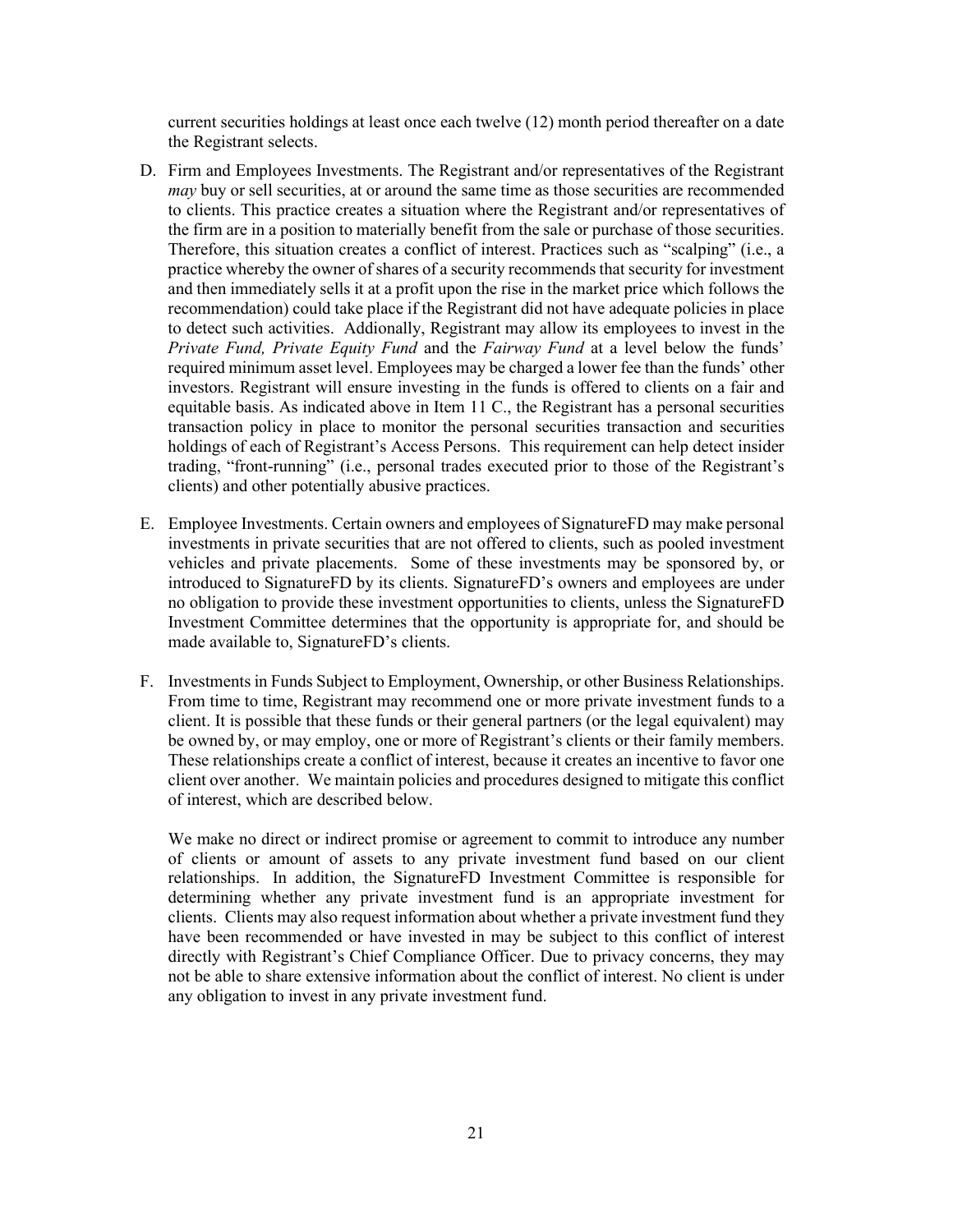## <span id="page-21-0"></span>**Item 12 Brokerage Practices**

A. In the event that the client requests that the Registrant recommend a brokerdealer/custodian for execution and/or custodial services (exclusive of those clients that may direct the Registrant to use a specific broker-dealer/custodian), Registrant generally recommends that investment management accounts be maintained at *Schwab, Fidelity, TD Ameritrade*. Prior to engaging Registrant to provide investment management services, the client will be required to enter into a formal *Investment Advisory Agreement* with Registrant setting forth the terms and conditions under which Registrant shall manage the client's assets, and a separate custodial/clearing agreement with each designated brokerdealer/custodian.

Factors that the Registrant considers in recommending any other broker-dealer/custodian to clients include historical relationship with the Registrant, financial strength, reputation, execution capabilities, pricing, research, and service. Although the commissions and/or transaction fees paid by Registrant's clients shall comply with the Registrant's duty to seek best execution, a client may pay a commission that is higher than another qualified brokerdealer might charge to effect the same transaction where the Registrant determines, in good faith, that the commission/transaction fee is reasonable in relation to the value of the brokerage and research services received. In seeking best execution, the determinative factor is not the lowest possible cost, but whether the transaction represents the best qualitative execution, taking into consideration the full range of a broker-dealers' services, including the value of research provided, execution capability, commission rates, and responsiveness. Accordingly, although Registrant will seek competitive rates, it may not necessarily obtain the lowest possible commission rates for client account transactions. The brokerage commissions or transaction fees charged by the designated brokerdealer/custodian are exclusive of, and in addition to, Registrant's investment management fee. The Registrant's best execution responsibility is qualified if securities that it purchases for client accounts are mutual funds that trade at net asset value as determined at the daily market close.

### Non-Soft Dollar Research and Additional Benefits

When determining whether to recommend that a client utilize the services of a particular broker-dealer/custodian (i.e., *Schwab*, *Fidelity*, *TD Ameritrade* etc.), Registrant has received, and can in the future receive, from a broker-dealer/custodian (i.e., *Schwab*, *Fidelity*, *TD Ameritrade* etc.) or another service provider or vendor, without cost (and/or at a discount), support services and/or products, certain of which assist the Registrant to better monitor and service client accounts maintained at such institutions. Included within the support services that can be obtained by the Registrant may be investment-related research, pricing information and market data, software and other technology that provide access to client account data, compliance and/or practice management-related publications, discounted or gratis consulting services, discounted and/or gratis attendance at conferences, meetings, and other educational and/or social events, marketing support, computer hardware and/or software and/or other products used by Registrant in furtherance of its investment advisory business operations.

Registrant's clients do not pay more for investment transactions effected and/or assets maintained at any broker-dealer/custodian as a result of this arrangement. There is no corresponding commitment made by the Registrant to any other entity to invest any specific amount or percentage of client assets in any specific mutual funds, securities or other investment products as result of the above arrangement.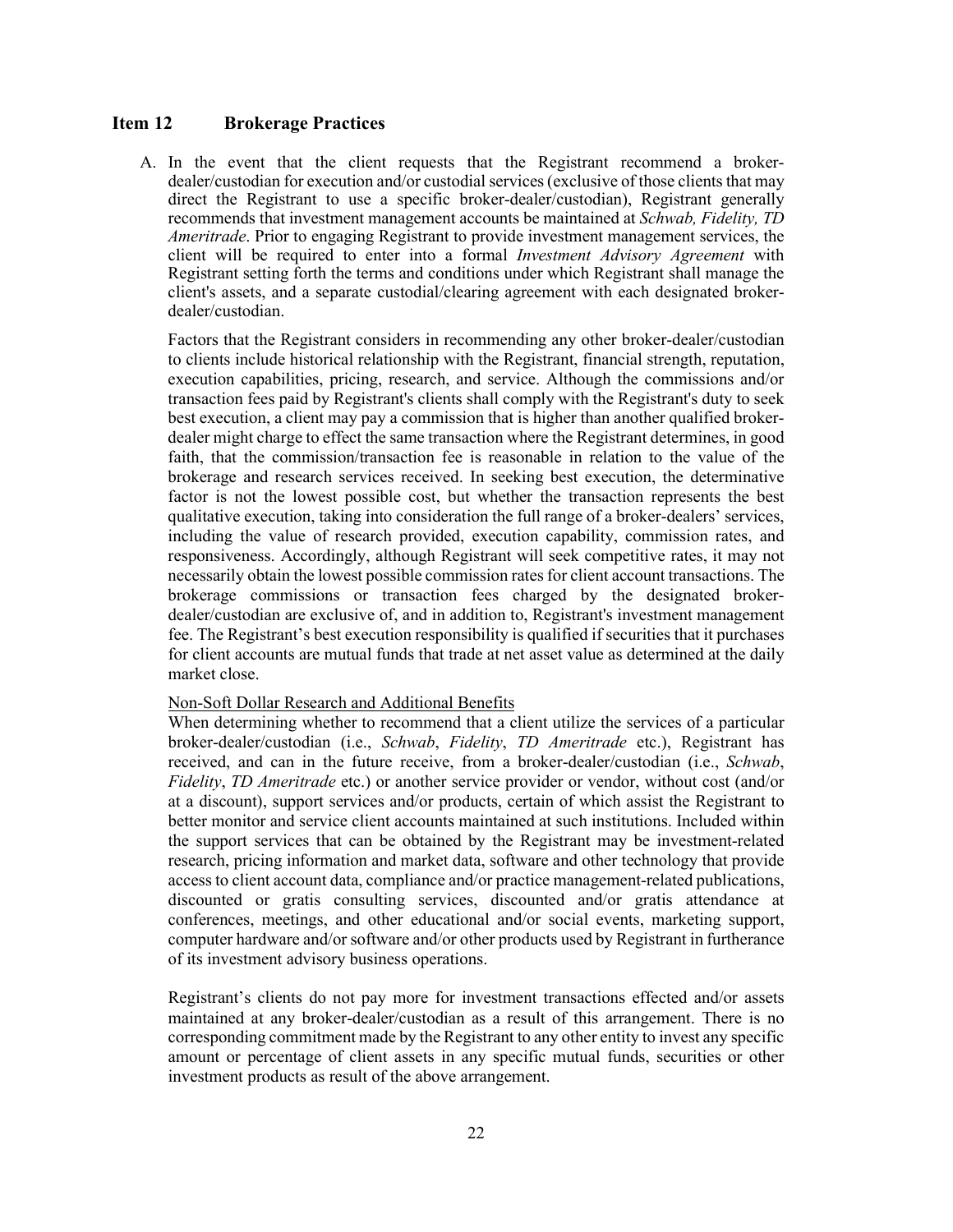# **The Registrant's Chief Compliance Officer, Katie Amy, remains available to address any questions that a client or prospective client may have regarding the above arrangements, and the corresponding conflicts of interest presented by such arrangements.**

#### Schwab

Products and services available to Registrant. Schwab Advisor Services™ is Schwab's business serving independent investment advisory firms like Registrant. Schwab provides Registrant and its clients with access to its institutional brokerage—trading, custody, reporting, and related services— many of which are not typically available to Schwab retail customers. Schwab also makes available various support services. Some of those services help Registrant manage or administer clients' accounts, while others help Registrant manage and grow its business. Schwab's support services are generally available on an unsolicited basis (we do not have to request them) and at no charge to Registrant. Following is a more detailed description of Schwab's support services.

Services that benefit client. Schwab's institutional brokerage services include access to a broad range of investment products, execution of securities transactions, and custody of client assets. The investment products available through Schwab include some to which Registrant might not otherwise have access or that would require a significantly higher minimum initial investment by Registrant's clients.

Services that may not directly benefit client. Schwab also makes available other products and services that benefit Registrant but may not directly benefit clients. These products and services assist Registrant in managing and administering Registrant's clients' accounts. They include investment research, both Schwab's own and that of third parties. Registrant may use this research to service all or a substantial number of its clients' accounts, including accounts not maintained at Schwab. In addition to investment research, Schwab also makes available software and other technology that: provide access to client account data (such as duplicate trade confirmations and account statements), facilitate trade execution and allocate aggregated trade orders for multiple client accounts, provide pricing and other market data, facilitate payment of Registrant's fees from Registrant's clients' accounts and assist with back-office functions, recordkeeping, and client reporting.

Services that generally benefit Registrant. Schwab also offers other services intended to help Registrant manage and further develop its business enterprise. These services include: educational conferences and events, consulting on technology, compliance, legal, and business needs, publications and conferences on practice management and business succession, access to employee benefits providers, human capital consultants, and insurance providers Schwab may provide some of these services itself. In other cases, Schwab will arrange for third-party vendors to provide the services to Registrant. Schwab may also discount or waive its fees for some of these services or pay all or a part of a third party's fees, including a speaker fee for Registrant's client events. Schwab may also provide Registrant with other benefits, such as occasional business entertainment for Registrant personnel.

Registrant's interest in Schwab Services. The availability of these services from Schwab benefits Registrant because it does not have to produce or purchase them. This creates an incentive to recommend that clients maintain accounts with Schwab, based on Registrant's interest in receiving Schwab's services that benefit Registrant's business rather than based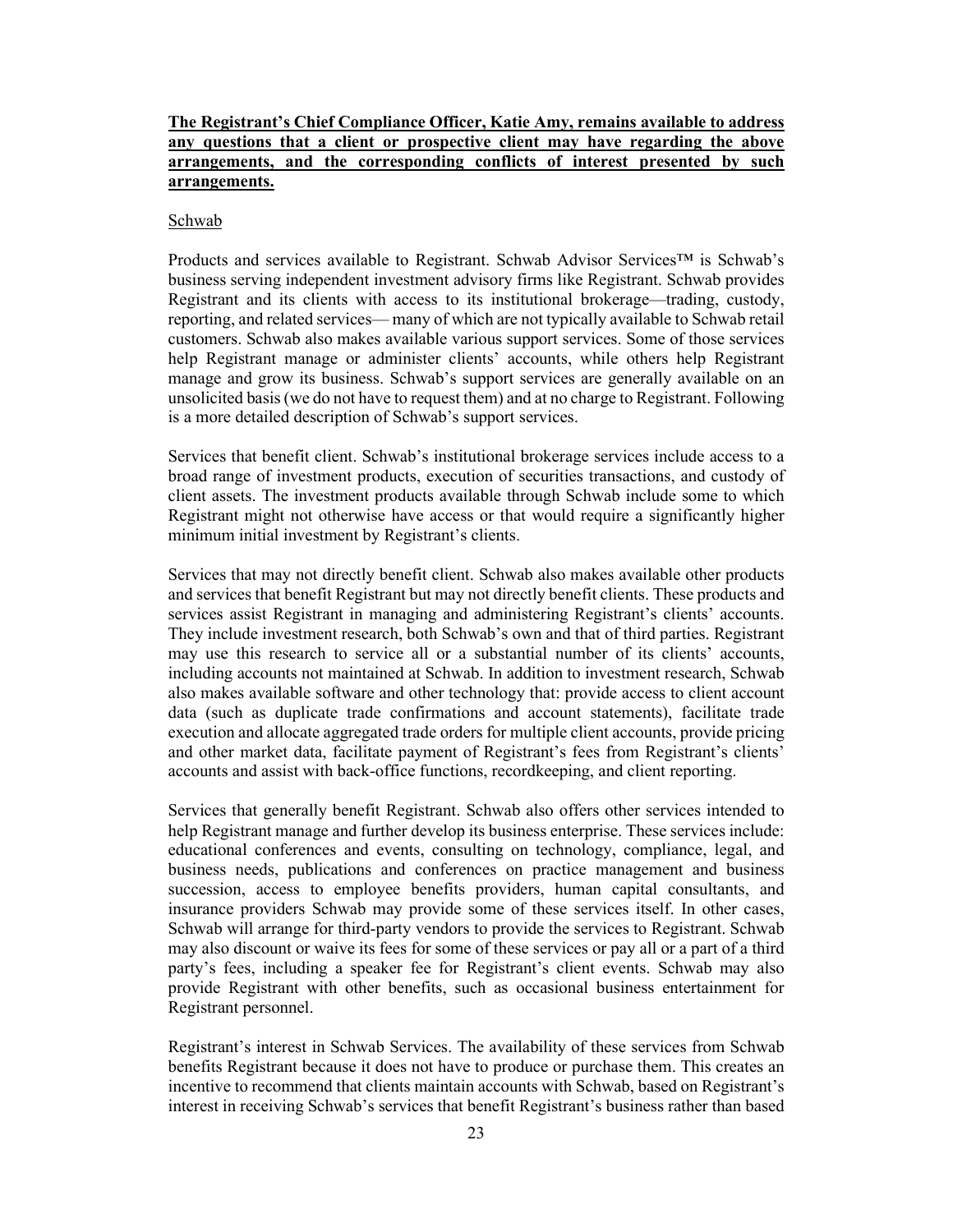on clients' interests in receiving the best value in custody services and the most favorable execution of transactions. This is a potential conflict of interest. Registrant believes, however, that when it recommends Schwab as custodian and broker it is in the best interests of clients. The selection is primarily supported by the scope, quality, and price of Schwab's services and not Schwab's services that only benefit Registrant.

#### TD Ameritrade

If appropriate based upon a particular client's investment objectives, the Registrant may recommend *TD Ameritrade* for execution and/or custodial services. *TD Ameritrade* is a broker-dealer that is independent of, and unaffiliated with Registrant. *TD Ameritrade* does not supervise Registrant and has no responsibility for Registrant's management of clients' portfolios or Registrant's other advice or services.

*TD Ameritrade* offers services to independent investment advisors which include custody of securities, trade execution, clearance and settlement of transactions. Registrant receives some benefits from *TD Ameritrade* through its participation in the institutional advisor program ("the Service"), offered by TD Ameritrade Institutional, a division of *TD Ameritrade, Inc.*, member FINRA/SIPC, an unaffiliated SEC-registered broker-dealer and FINRA member, which is designed to provide advisors with tools (without a cost or at a discount) to assist in managing and administering client accounts (*i.e.*, research related tools and products, portfolio rebalancing technology, iRebal, *etc*.). Other services provided by *TD Ameritrade* (such as practice management consulting) are intended to help further develop the Registrant's business enterprise.

There is no direct link between Registrant's participation in the Service and the investment advice it gives to its clients, although Registrant receives economic benefits through its participation in the Service that are typically not available to *TD Ameritrade*'s retail investors. These benefits may include the following products and services (provided without cost or at a discount): receipt of duplicate Client statements and confirmations; research related products and tools; consulting services; access to a trading desk serving Registrant's participants; access to block trading (which provides the ability to aggregate securities transactions for execution and then allocate the appropriate shares to client accounts); the ability to have advisory fees deducted directly from client accounts; access to an electronic communications network for client order entry and account information; access to mutual funds with no transaction fees and to certain institutional money managers; and discounts on compliance, marketing, research, technology, and practice management products or services provided to Registrant by third party vendors. *TD Ameritrade* may also have paid for business consulting and professional services received by Registrant's related persons.

Some of the products and services made available by *TD Ameritrade* through the Service may benefit Registrant without directly benefitting its clients. These products or services may assist Registrant in managing and administering client accounts, including accounts not maintained at *TD Ameritrade* which may indirectly influence the Registrant's choice of *TD Ameritrade* for custody and brokerage services. Thus, Registrant will have an incentive to recommend that client accounts be held in custody at *TD Ameritrade* and Registrant's participation in the Service raises a conflict of interest.

As part of its fiduciary duties to clients, Registrant endeavors at all times to put the interests of its clients first. While the benefits received by Registrant or its representatives through participation in the Service do not depend on the amount of brokerage transactions directed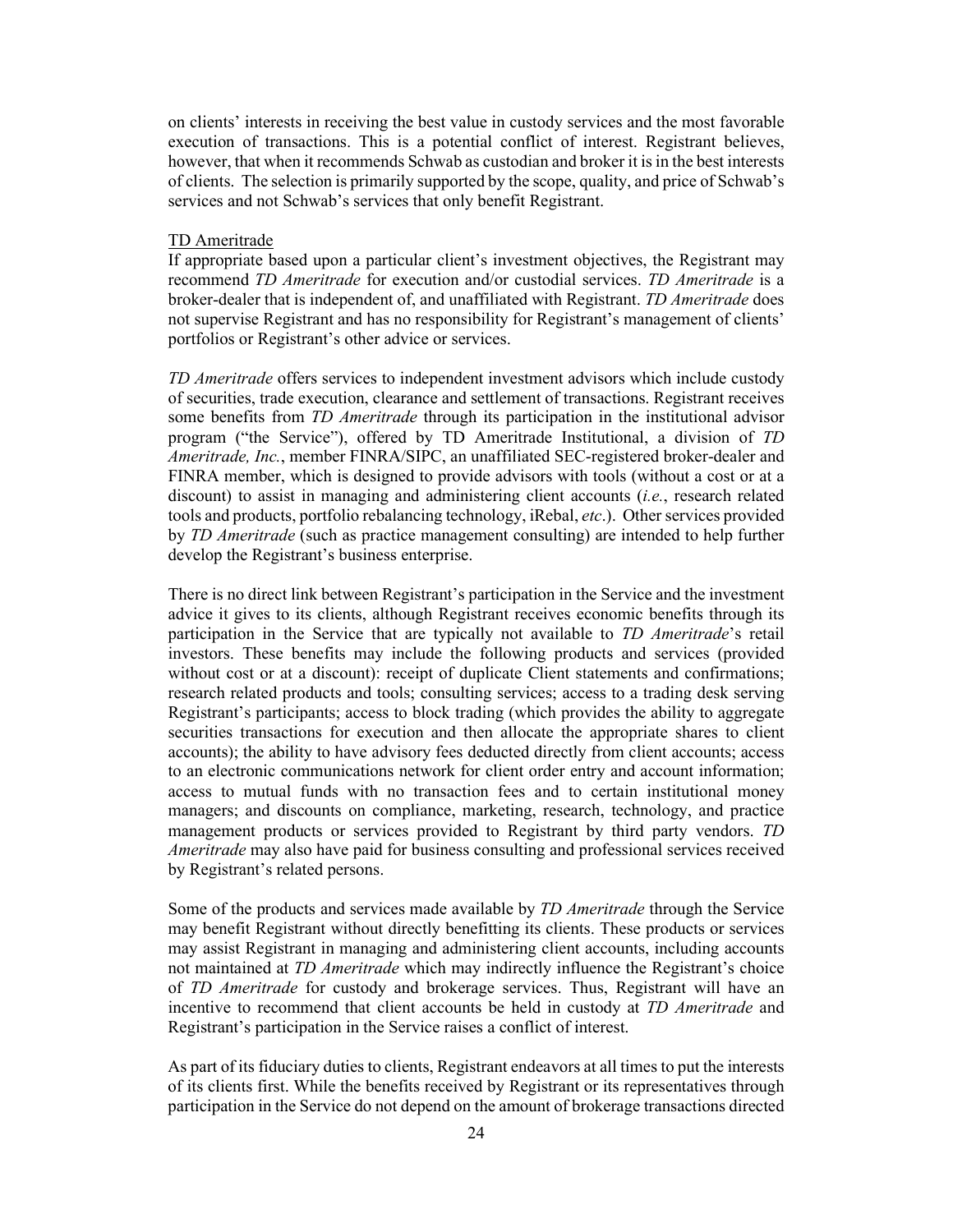to *TD Ameritrade*, clients should be aware, however, that the receipt of economic benefits by Registrant or its related persons in and of itself creates a conflict of interest and may indirectly influence the Registrant's recommendation that clients utilize *TD Ameritrade* for custody and brokerage services.

For accounts of Registrant's clients maintained in custody at *TD Ameritrade, TD Ameritrade* will not charge the client separately for custody but will receive compensation from Registrant's clients in the form of commissions or other transaction-related compensation on securities trades executed through *TD Ameritrade*. *TD Ameritrade* also will receive a fee (generally lower than the applicable commission on trades it executes) for clearance and settlement of trades to be executed through *TD Ameritrade* rather than another broker-dealer. Registrant nevertheless acknowledges its duty to seek best execution of trades for client accounts. Trades for client accounts held in custody at *TD Ameritrade* may be executed through a different broker-dealer than trades for Registrant's other clients. Thus, trades for accounts custodied at *TD Ameritrade* may be executed at different times and different prices than trades for other accounts that are executed at other broker-dealers.

Registrant receives from *TD Ameritrade* certain additional economic benefits ("Additional Services"). In providing Additional Services to Registrant, *TD Ameritrade* considers the amount and profitability to *TD Ameritrade* of the assets in, and trades placed for, Registrant's Client accounts maintained with *TD Ameritrade*. *TD Ameritrade* retains the right to terminate the Additional Services Addendum at its sole discretion, provided certain conditions are met.

# **The Registrant's Chief Compliance Officer, Katie Amy, remains available to address any questions that a client or prospective client may have regarding the above arrangements, and the corresponding conflicts of interest presented by such arrangements.**.

Registrant considers a number of factors in selecting brokers and custodians at which to locate (or recommend location of) its client accounts, including, but not limited to, execution capability, experience and financial stability, reputation and the quality of services provided**.** In selecting *TD Ameritrade* as the broker and custodian for certain of its current and future client accounts, Registrant takes into consideration its arrangement with *TD Ameritrade* as to obtaining price discounts for *TD Ameritrade*'s automatic portfolio rebalancing service for advisors known as "iRebal". The standard iRebal annual license fee applicable to Registrant is \$118,000. That fee is subject to specified reductions (and even complete waiver) if specified amounts of client taxable assets are either already on the *TD Ameritrade* platform or are committed to be placed on it. Specified taxable assets either maintained on or committed to the TD Ameritrade Institutional platform will bring fee reductions of up to \$118,000 per year for each of as many as three years or more. The nontaxable assets excluded from the maintenance and commitment levels described above are those that constitute "plan assets" of plans subject to Title 1 of the Employee Retirement Income Security Act of 1974, amended, or of plans as defined in Section 4975 of the Internal Revenue Code (which include IRAs). If Registrant does not maintain the relevant level of taxable assets on the *TD Ameritrade* platform, Registrant may be required to make a penalty fee payment to *TD Ameritrade* calculated on the basis of the shortfall. Although Registrant believes that the products and services offered by *TD Ameritrade* are competitive in the marketplace for similar services offered by other broker-dealers or custodians, the arrangement with *TD Ameritrade* as to the iRebal service may affect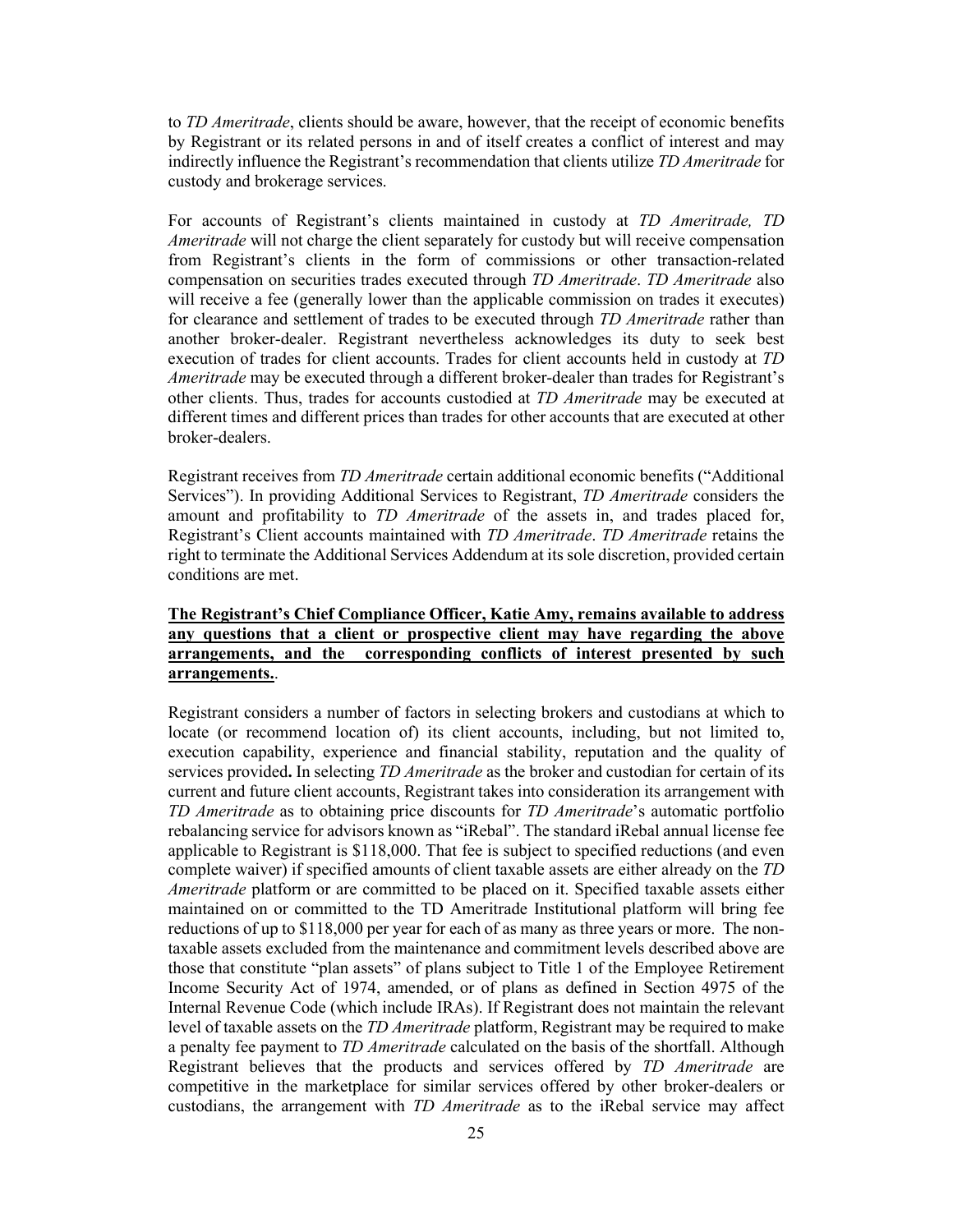Registrant'sindependent judgment in selecting or maintaining *TD Ameritrade* as the broker or custodian for client accounts.

# **The Registrant's Chief Compliance Officer, Katie Amy, remains available to address any questions that a client or prospective client may have regarding the above arrangement and the corresponding conflict of interest presented by such arrangement.**

### Event Sponsorships

From time-to-time, the Registrant may host certain events, including charitable events, from which it has in the past, and may in the future, solicit sponsorship contributions from the custodians that it recommends for client accounts. The Registrant shall not make any endorsement or recommendation of such custodian or any of its products or services in conjunctions with the event.

# **The Registrant's Chief Compliance Officer, Katie Amy, remains available to address any questions that a client or prospective client may have regarding the above arrangements and the corresponding conflict of interest presented by such arrangements.**

Directed Brokerage: The Registrant does not generally accept directed brokerage arrangements (when a client requires that account transactions be effected through a specific broker-dealer). In such client directed arrangements, the client will negotiate terms and arrangements for their account with that broker-dealer, and Registrant will not seek better execution services or prices from other broker-dealers or be able to "batch" the client's transactions for execution through other broker-dealers with orders for other accounts managed by Registrant. As a result, the client may pay higher commissions or other transaction costs or greater spreads, or receive less favorable net prices, on transactions for the account than would otherwise be the case.

In the event that the client directs Registrant to effect securities transactions for the client's accounts through a specific broker-dealer, the client correspondingly acknowledges that such direction may cause the accounts to incur higher commissions or transaction costs than the accounts would otherwise incur had the client determined to effect account transactions through alternative clearing arrangements that may be available through Registrant. Higher transaction costs adversely impact account performance. Transactions for directed accounts will generally be executed following the execution of portfolio transactions for non-directed accounts.

# **The Registrant's Chief Compliance Officer, Katie Amy, remains available to address any questions that a client or prospective client may have regarding the above.**.

B. To the extent that the Registrant provides investment management services to its clients, the transactions for each client account generally will be effected independently, unless the Registrant decides to purchase or sell the same securities for several clients at approximately the same time. The Registrant may (but is not obligated to) combine or "bunch" such orders to obtain best execution, to negotiate more favorable commission rates or to allocate equitably among the Registrant's clients differences in prices and commissions or other transaction costs that might have been obtained had such orders been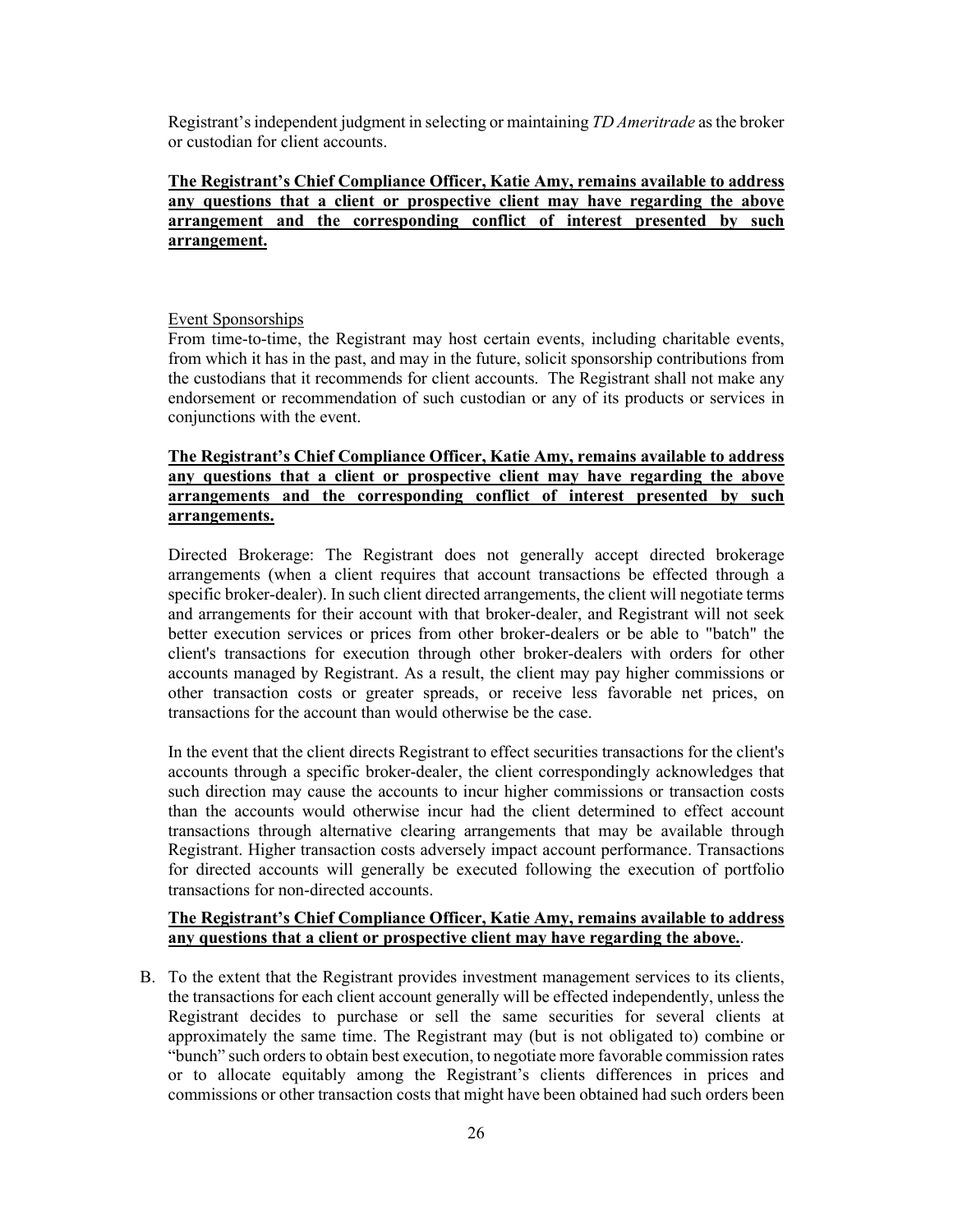placed independently. Under this procedure, transactions will be averaged as to price and will be allocated among clients in proportion to the purchase and sale orders placed for each client account on any given day. The Registrant shall not receive any additional compensation or remuneration as a result of such aggregation.

C. In some instances, a security to be sold by one client account may independently be considered appropriate for purchase by another client account. The Registrant may effect such a "cross transaction" if it is in the best interests of both clients, consistent with applicable laws and policies and clients' investment objectives and restrictions. SignatureFD does not permit client accounts governed by the Employee Retirement Income Security Act of 1974, as amended, to engage in cross trading.

## <span id="page-26-0"></span>**Item 13 Review of Accounts**

- A. For those clients to whom Registrant provides investment supervisory services, account reviews are conducted on an ongoing basis by the Registrant's Principals and/or representatives. All investment supervisory clients are advised that it remains their responsibility to advise the Registrant of any changes in their investment objectives and/or financial situation. All clients (in person or via telephone) are encouraged to review financial planning issues (to the extent applicable), investment objectives and account performance with the Registrant on an annual basis.
- B. The Registrant may conduct account reviews on an other than periodic basis upon the occurrence of a triggering event, such as a change in client investment objectives and/or financial situation, market corrections and client request.
- C. Clients are provided, at least quarterly, with written transaction confirmation notices and regular written summary account statements directly from the broker-dealer/custodian and/or program sponsor for the client accounts. The Registrant may also provide a written periodic report summarizing account activity and performance.

## <span id="page-26-1"></span>**Item 14 Client Referrals and Other Compensation**

Economic Benefits from Non-Clients. As referenced in Item 12.A.1 above, the Registrant receives economic benefits from *Schwab*, and *TD* Ameritrade. Clients and prospective clients should review Item 12.A.1 above for additional information.

- A. Client Referrals.
	- 1. General Referrals by Unaffiliated Persons

If a client is introduced to Registrant by an unaffiliated solicitor, Registrant pays that solicitor a referral fee in accordance with a written agreement between Registrant and the solicitor. Registrant does not charge clients referred by a solicitor any fees or costs greater than the fees or costs Registrant charges clients with similar accounts who were not referred by a solicitor. Solicitor or Registrant discloses the compensation arrangement between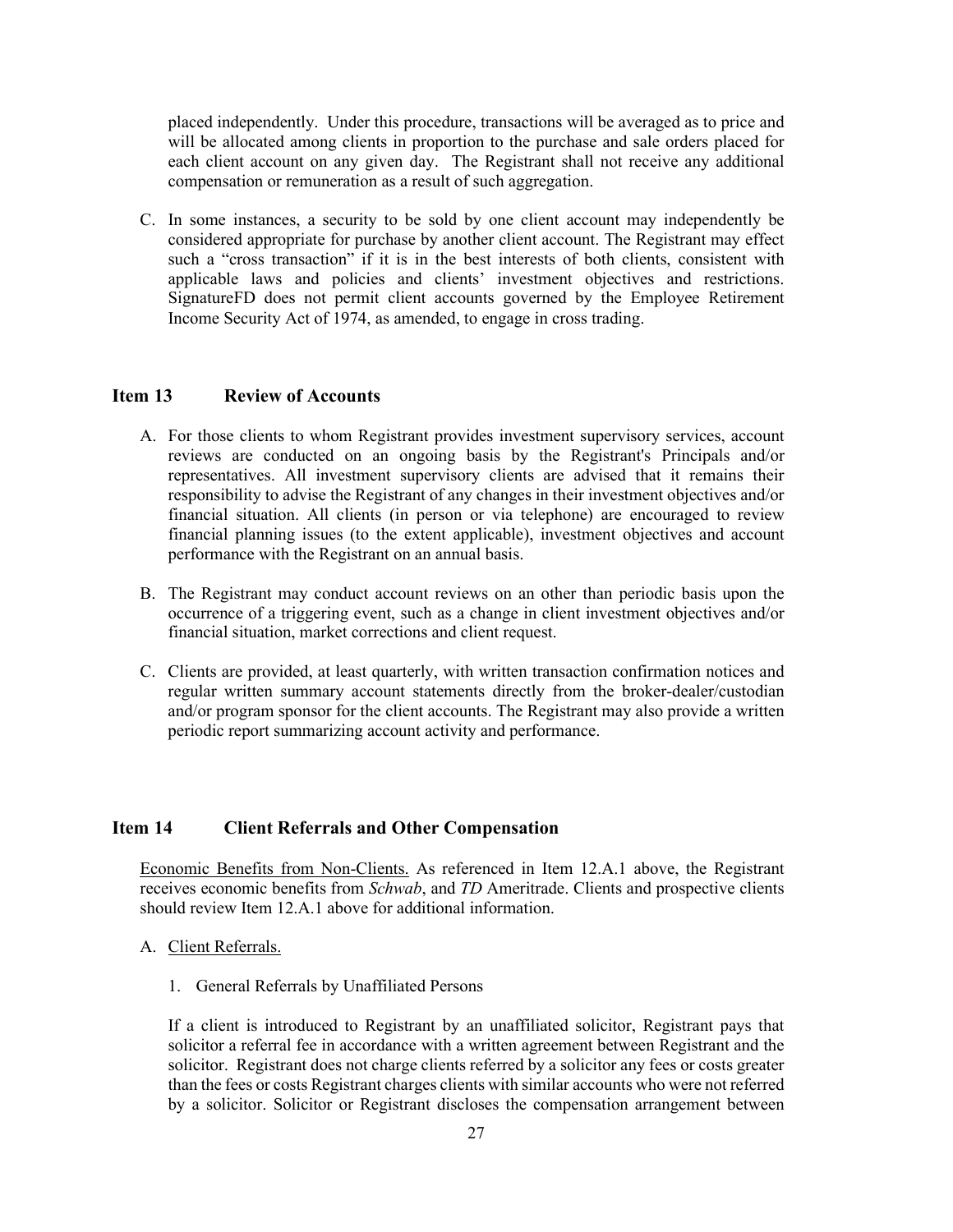Registrant and solicitor to a prospective client before the client enters into an investment advisory relationship with Registrant.

2. Schwab Referrals

Registrant receives client referrals from *Schwab* through Registrant's participation in the Schwab Advisor Network™ ("the Service"), designed to help investors find an independent investment advisor. *Schwab* is a broker-dealer independent of and unaffiliated with Registrant. *Schwab* does not supervise Registrant and has no responsibility for Registrant's management of clients' portfolios or Registrant's other advice or services. Registrant pays *Schwab* fees to receive client referrals through the SAN Service. Registrant's participation in the Service may raise potential conflicts of interest described below.

Registrant pays *Schwab* a Participation Fee on all referred clients' accounts that are maintained in custody at Schwab and a separate one-time Transfer Fee on all accounts that are transferred to another custodian. The Transfer Fee creates a conflict of interest that encourages Registrant to recommend that clients accounts be held in custody at Schwab. The Participation Fee paid by Registrant is a percentage of the fees owed by the client to Registrant or a percentage of the value of the assets in the client's account, subject to a minimum Participation Fee. Registrant pays *Schwab* the Participation Fee for so long as the referred client's account remains in custody at Schwab. The Participation Fee and any Transfer fee is paid by Registrant and not by the client Registrant has agreed not to charge clients referred through the SAN Service fees or costs greater than the fees or costs Registrant charges clients with similar portfolios (pursuant to Registrant's standard fee schedule as in effect from time to time) who were not referred through the SAN Service.

The Participation and Transfer Fees are based on assets in accounts of Registrant's clients who were referred by *Schwab* and those referred clients' family members living in the same household. Thus, Registrant will have incentives to encourage household members of clients referred through the Service to maintain custody of their accounts and execute transactions at *Schwab.*

We receive an economic benefit from Schwab in the form of the support products and services it makes available to us and other independent investment advisors whose clients maintain their accounts at Schwab. These products and services, how the benefit us, and the related conflicts of interest are described above. (See Item 12)

3. TD Ameritrade Referrals

As a result of past participation in TD Ameritrade's AdvisorDirect program (the "referral program"); Advisor received client referrals from TD Ameritrade. TD Ameritrade established the referral program as a means of referring its brokerage customers and other investors seeking fee-based personal investment management services or financial planning services to independent investment advisors. TD Ameritrade does not supervise Advisor and has no responsibility for Advisor's management of client portfolios or Advisor's other advice or services. Advisor is no longer participating in the referral program for purposes of receiving client referrals, but is obligated to pay TD Ameritrade an on-going fee for each successful client relationship established because of past referrals.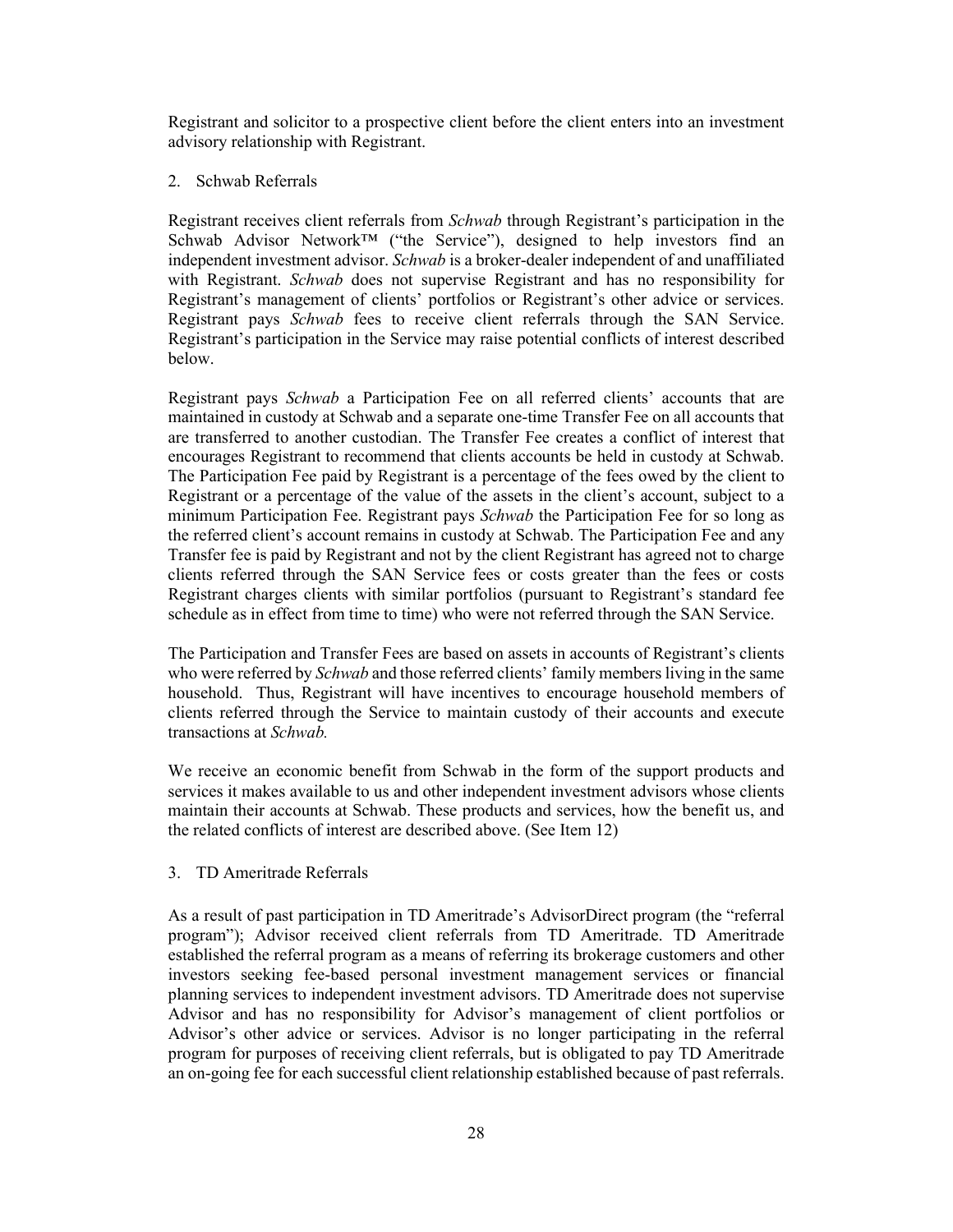This fee is usually a percentage (not to exceed 25%) of the advisory fee that the client pays to Advisor ("Solicitation Fee").

Advisor will also pay TD Ameritrade the Solicitation Fee on any advisory fees received by Advisor from any of a referred client's family members who hired Advisor on the recommendation of such referred client. Advisor will not charge clients referred to it through AdvisorDirect any fees or costs higher than its standard fee schedule offered to its other clients.

### 4. Employee Referrals

We pay certain employees, and employees of our affiliated accounting firm, who refer prospective clients to us, assuming those prospects become our clients. These employees receive one-time bonuses and ongoing payments for a specified period based on the amount of new client assets successfully solicited. In addition, equity owners of the Registrant receive an indirect benefit from any referral made to the Registrant.

### <span id="page-28-0"></span>**Item 15 Custody**

The Registrant shall have the ability to have its advisory fee for each client debited by the custodian on a quarterly basis. Clients are provided, at least quarterly, with written transaction confirmation notices and regular written summary account statements directly from the broker-dealer/custodian and/or program sponsor for the client accounts. The Registrant may also provide a written periodic report summarizing account activity and performance. To the extent that the Registrant provides clients with periodic account statements or reports, the client is urged to compare any statement or report provided by the Registrant with the account statements received from the account custodian. The account custodian does not verify the accuracy of the Registrant's advisory fee calculation.

Although the Registrant does not offer custody services for clients directly as a "qualified custodian", Registrant's affiliate, *Frazier*, and Registrant provide certain services that cause Registrant to be deemed to have custody of client assets under rule 206(4)-2 of the Advisers Act. For example, clients have engaged *Frazier* (or an employee or partner of *Frazier*) or Registrant to act as co-trustee of a client trust or executor of a client's estate, or to assist clients to pay bills or otherwise assist in administering personal finances. *Frazier* or an employee or partner of *Frazier*, or Registrant, will write checks or withdraw funds in their capacity as co-trustee or executor, which causes Registrant to be deemed to have custody of the client's account. Each client's funds over which Registrant is deemed to have custody are maintained at a "qualified custodian" that sends at least quarterly account statements to the client or the client's designated representative. Copies of account statements are also sent to Registrant and available to Registrant electronically. Registrant has formed a reasonable belief based on the availability of these statements that the "qualified custodian" is providing account statements directly to clients at least quarterly. Registrant encourages all clients to check account balances and activity when they receive account statements. Registrant urges you to carefully review statements and compare custodian/sponsor statements in comparison to those provided by Registrant.

In addition, certain clients have established asset transfer authorizations that permit the qualified custodian to rely upon instructions from Registrant to transfer client funds or securities to third parties. These arrangements are disclosed at Item 9 of Part 1 of Form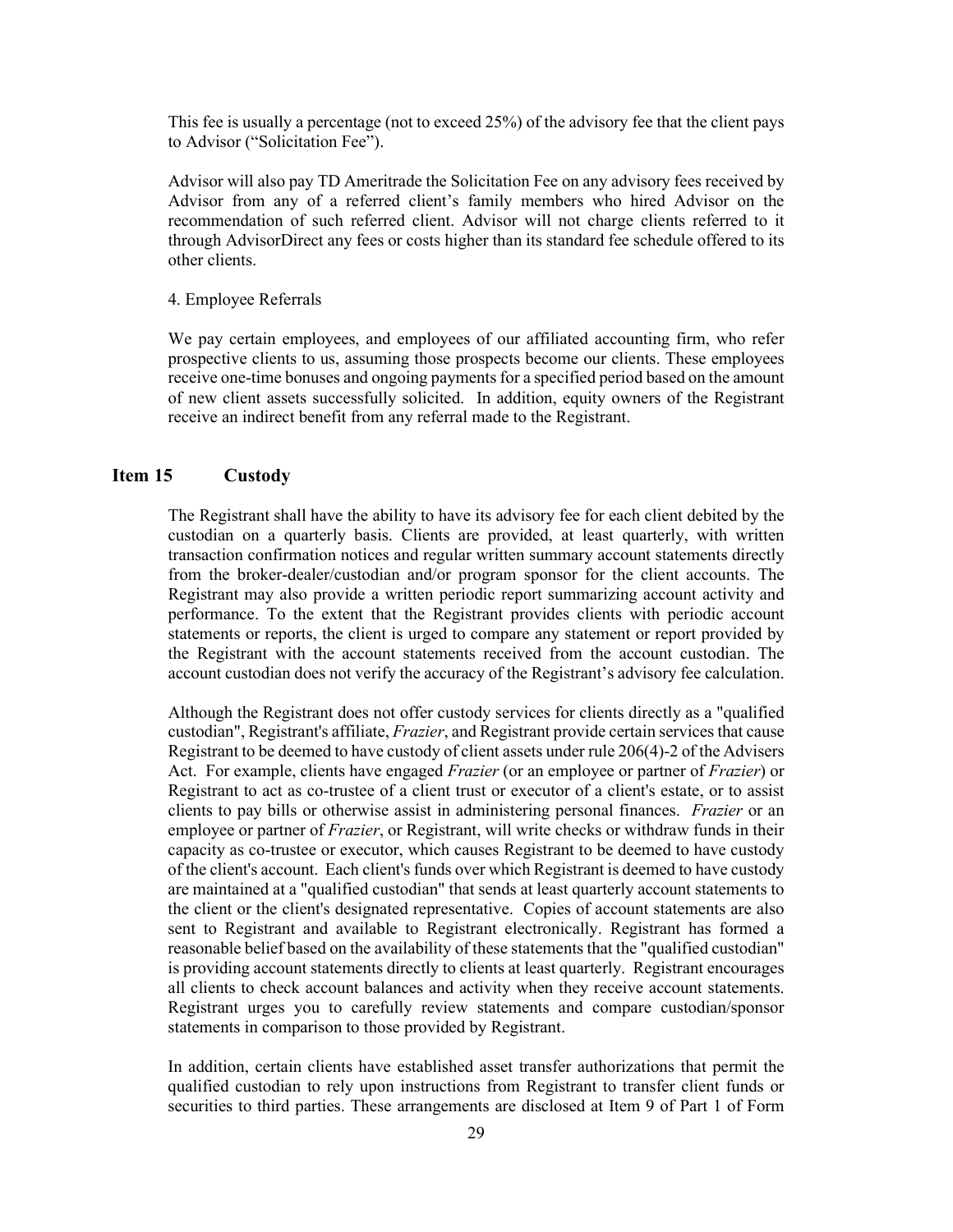ADV. However, in accordance with the guidance provided in the SEC's February 21, 2017 *Investment Adviser Association* No-Action Letter, the affected accounts are not subject to an annual surprise CPA examination.

In addition, Registrant and/or certain of its members engage in other services and/or practices (i.e., password possession, trustee service, etc.) requiring disclosure at Item 9 of Part 1 of Form ADV. These services and practices result in Registrant having custody under Rule 206(4)-2 of the Advisers Act. Per the Rule, having such custody requires Registrant to undergo an annual surprise CPA examination, and make a corresponding Form ADV-E filing with the SEC, for as long as Registrant provides such services and/or engages in such practices. **ANY QUESTIONS: Registrant's Chief Compliance Officer**, **Katie Amy, remains available to address any questions that a client or prospective client may have regarding custody-related issues.** .

# <span id="page-29-0"></span>**Item 16 Investment Discretion**

The client can determine to engage the Registrant to provide investment advisory services on a discretionary basis. Prior to the Registrant assuming discretionary authority over a client's account, client shall be required to execute an *Investment Advisory Agreement*, naming the Registrant as client's attorney and agent in fact, granting the Registrant full authority to buy, sell, or otherwise effect investment transactions involving the assets in the client's name found in the discretionary account.

Clients who engage the Registrant on a discretionary basis may, at any time, impose restrictions, **in writing**, on the Registrant's discretionary authority (i.e. limit the types/amounts of particular securities purchased for their account, exclude the ability to purchase securities with an inverse relationship to the market, limit or proscribe the Registrant's use of margin, etc.).

# <span id="page-29-1"></span>**Item 17 Voting Client Securities**

- A. Except for client assets managed by unaffiliated investment managers that maintain proxy voting authority and clients with assets at Schwab Trustee Services, clients maintain exclusive responsibility for: (1) directing the manner in which proxies solicited by issuers of securities beneficially owned by the client shall be voted, and (2) making all elections relative to any mergers, acquisitions, tender offers, bankruptcy proceedings or other type events pertaining to the client's investment assets.
- B. Clients will receive their proxies or other solicitations directly from their custodian. Clients may contact the Registrant to discuss any questions they may have with a particular solicitation.